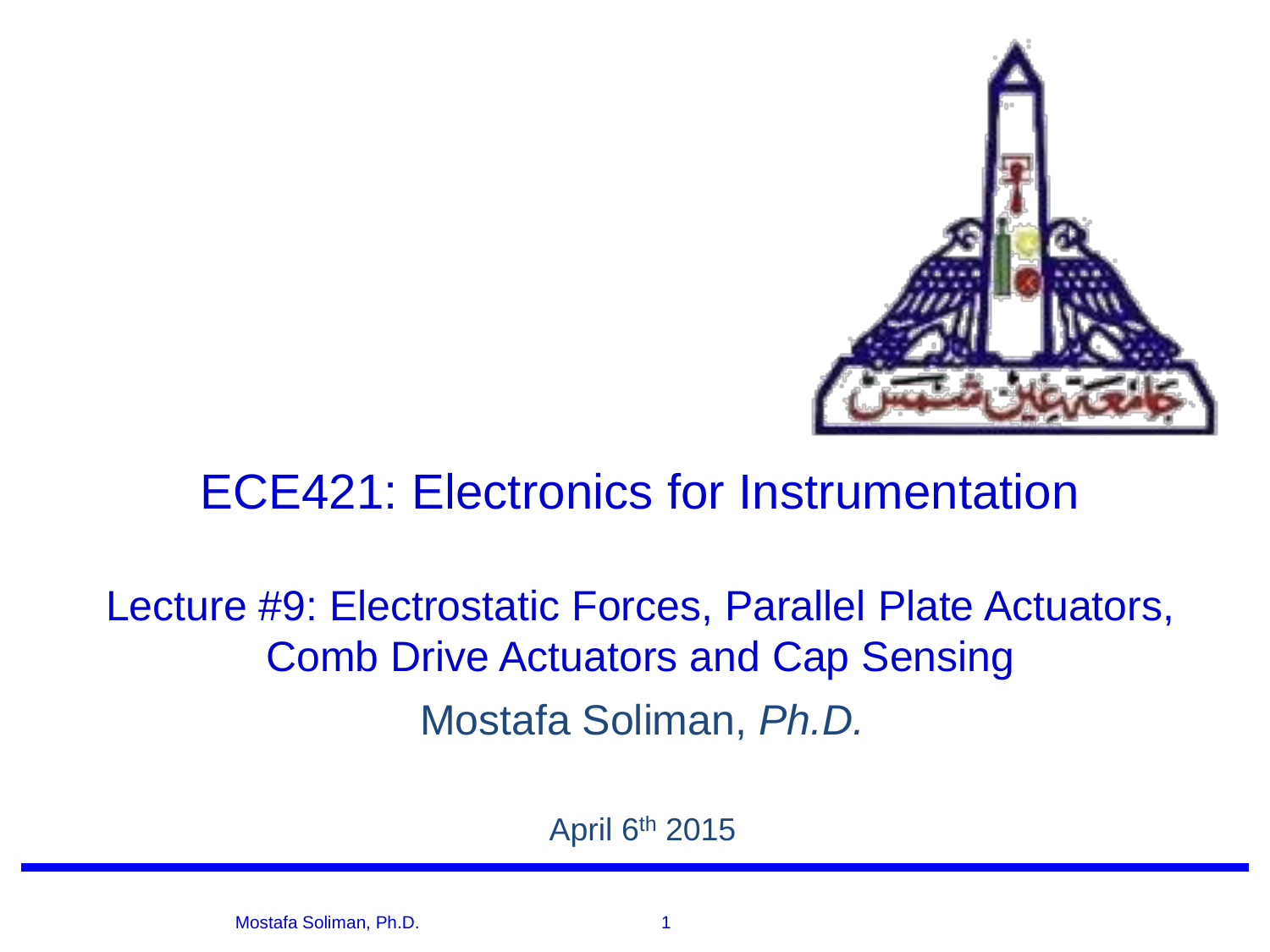

Normal Electrostatic Forces

**□ Parallel Plate Electrostatic Actuators** 

**□ Static Analysis** 

□ Tangential Electrostatic Forces

**□ Comb Drive Actuators** 

**□ Static Analysis** 

□ Capacitance Sensing

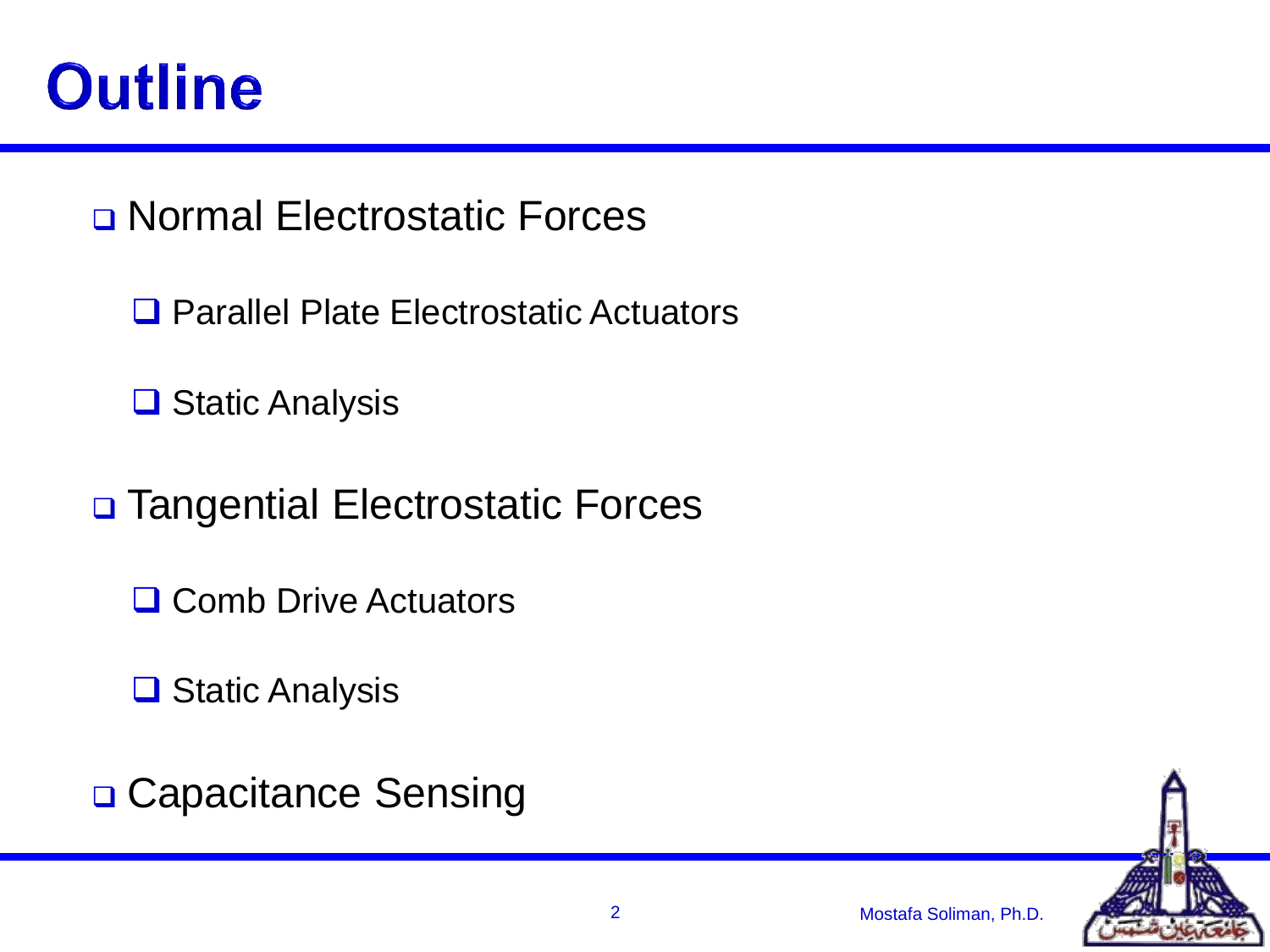- $\Box$  As electrostatic forces scale better than electromagnetic force in the micro domain, electrostatic actuation is more frequently used in MEMS.
- Electrostatic force could be either **normal force** or **lateral (or tangential) force**.
- **Normal forces** are used to actuate (or drive) **closing gap** actuators



Parallel plate capacitor

**Lateral forces** are used to actuate **overlapping electrode** actuators



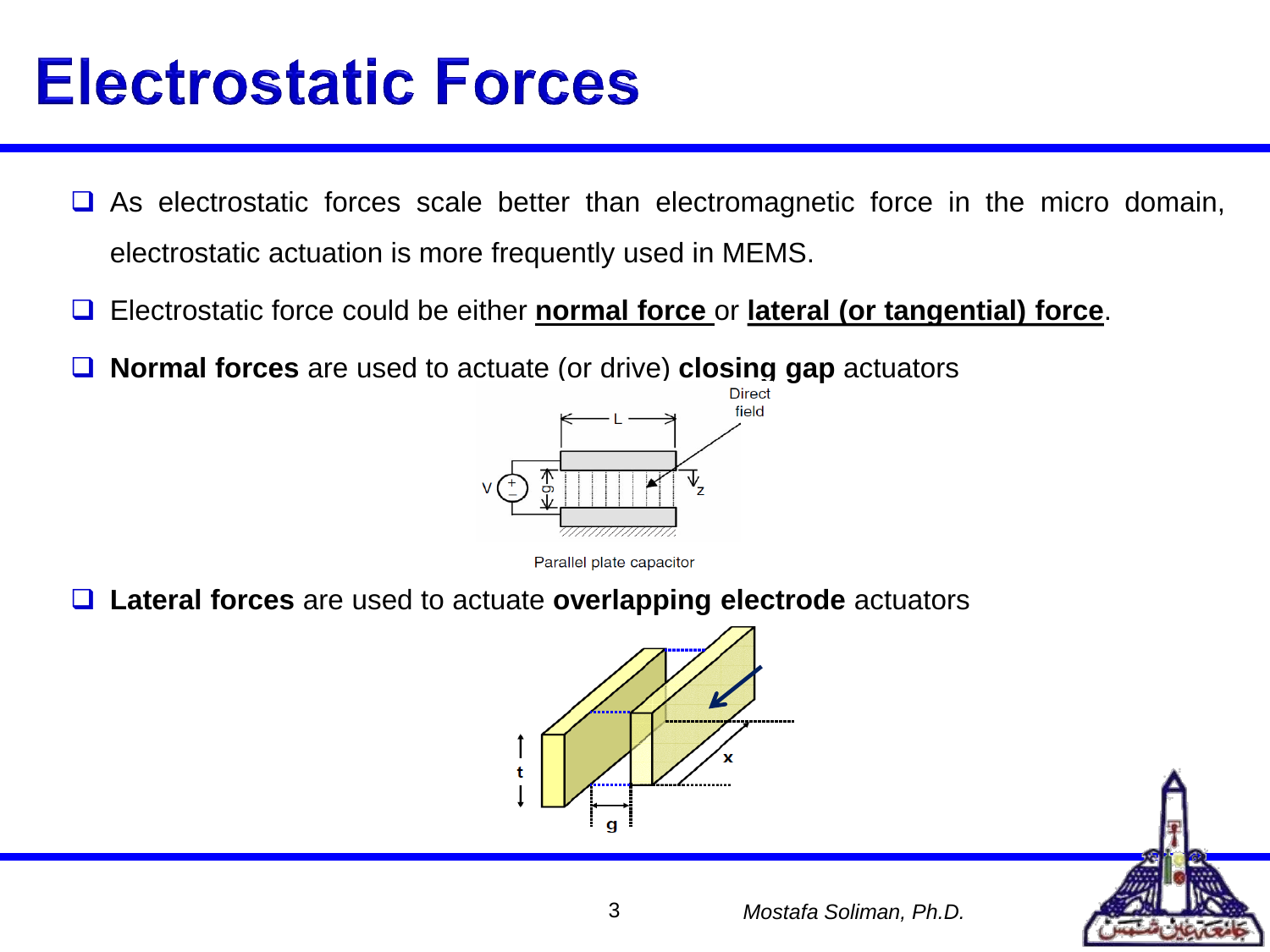### **Normal Forces:**

- Consider a capacitor as shown in figure.
- **Dark plat is fixed and the other one is movable.**
- The capacitance is:





- Now, if the capacitor is connected to the battery as shown,
- The stored charge in the capacitor can be expressed as:

$$
Q_c = C(x)V
$$







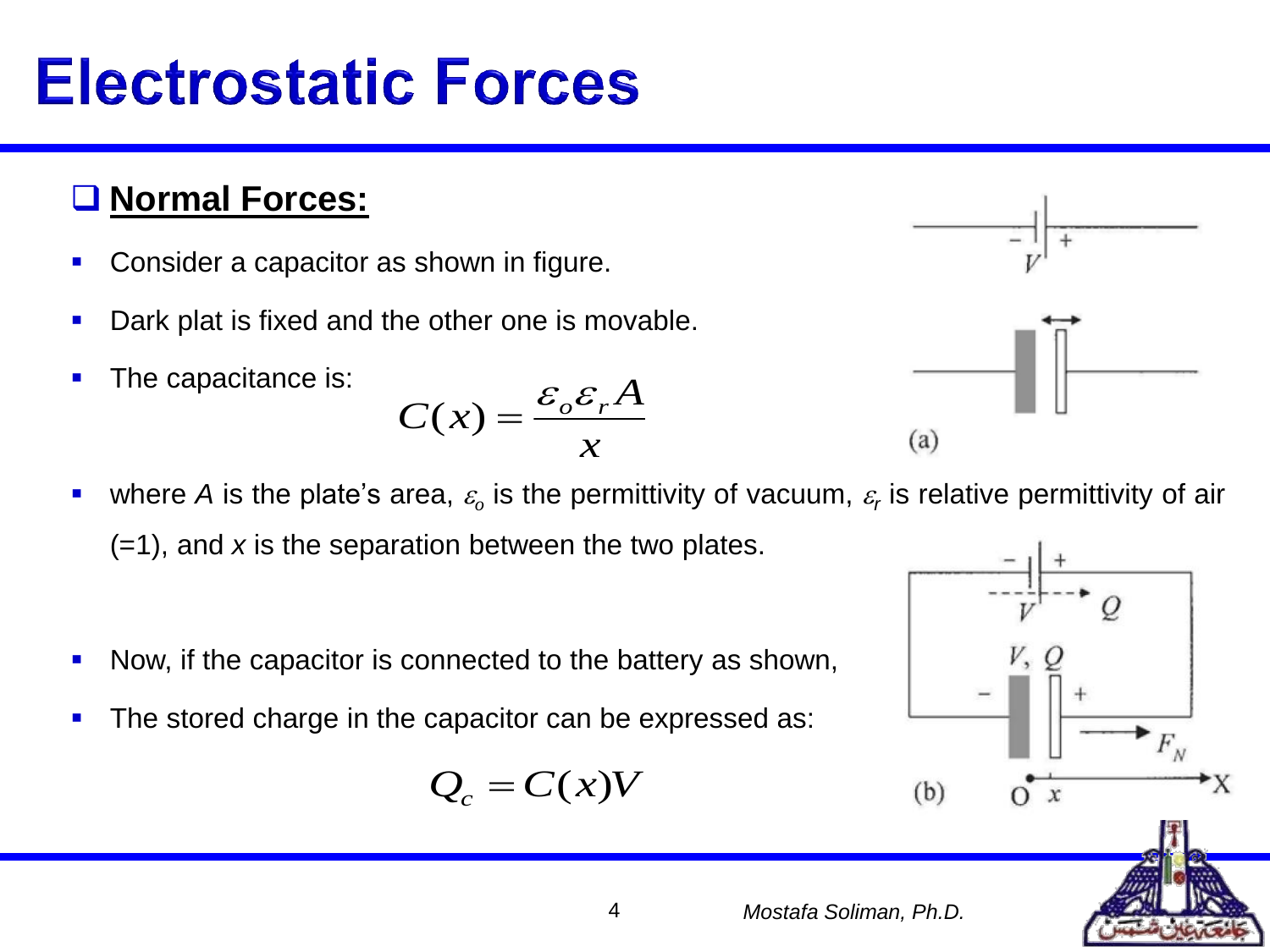### **Normal Forces:**

 $\Box$  The energy stored in the capacitor can be expressed as

$$
E_c = \frac{1}{2} Q_c V = \frac{1}{2} C(x) V^2
$$

 $\Box$  The force applied on the movable plate is:





**□** Negative sign indicates that the force increases as *x* decreases

**□** The force tries to increase the capacitance *C(x)*.

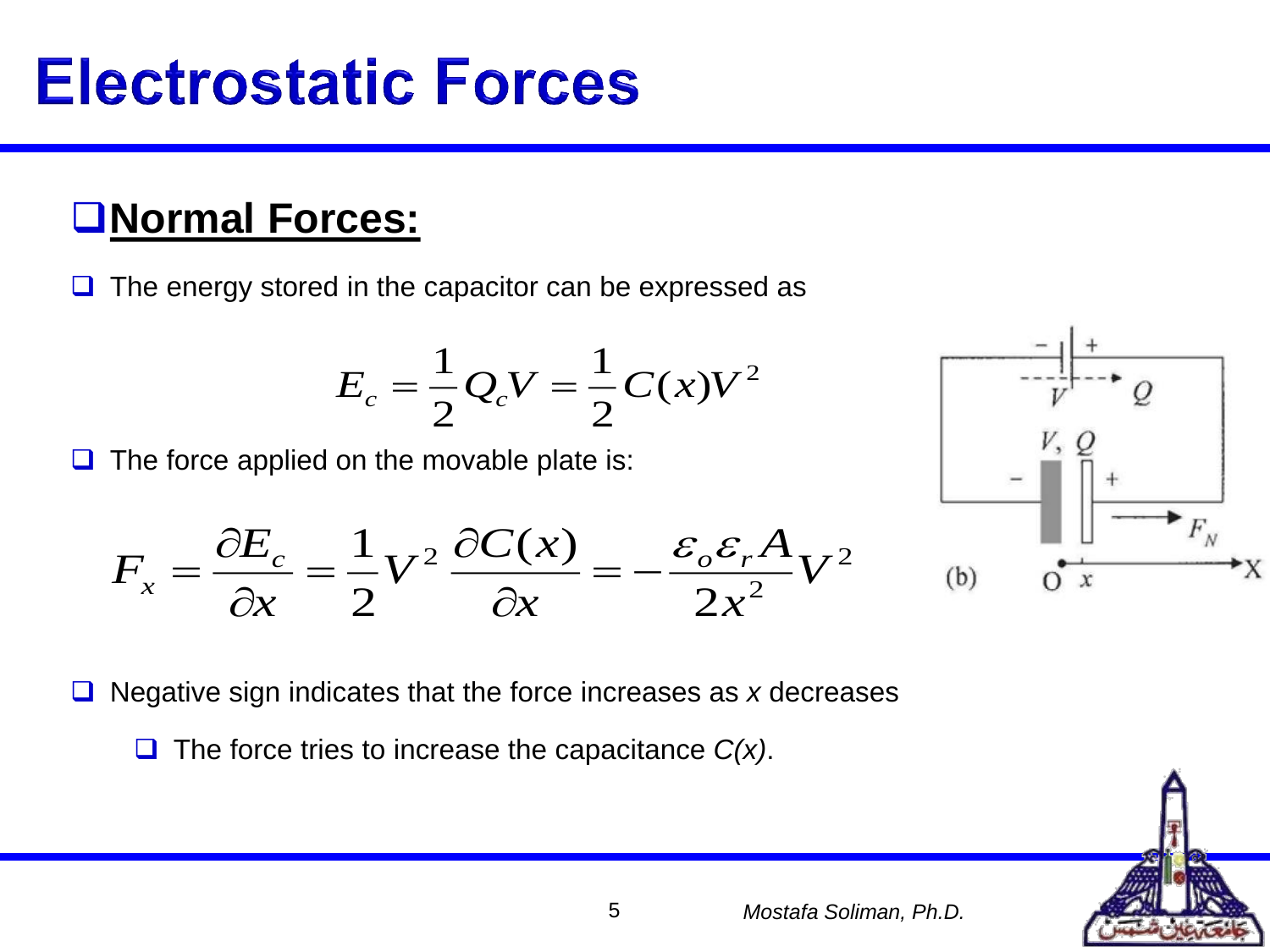### **Tangential Forces:**

□ Consider two parallel electrodes as shown in figure.



 $\Box$  The capacitance due to the overlapped electrodes is:

$$
C(y) = \frac{\varepsilon_o \varepsilon_r A}{d} = \frac{\varepsilon_o \varepsilon_r}{d} (by)
$$

 $\Box$  The force applied on the movable plate is:

$$
F_y = \frac{\partial E_c}{\partial y} = \frac{1}{2} V^2 \frac{\partial C(y)}{\partial y} = \frac{\varepsilon_o \varepsilon_r b}{2d} V^2
$$

 $\Box$  This equation indicates that the force is constant and independent on the overlap y, but is in a direction which increases the capacitance.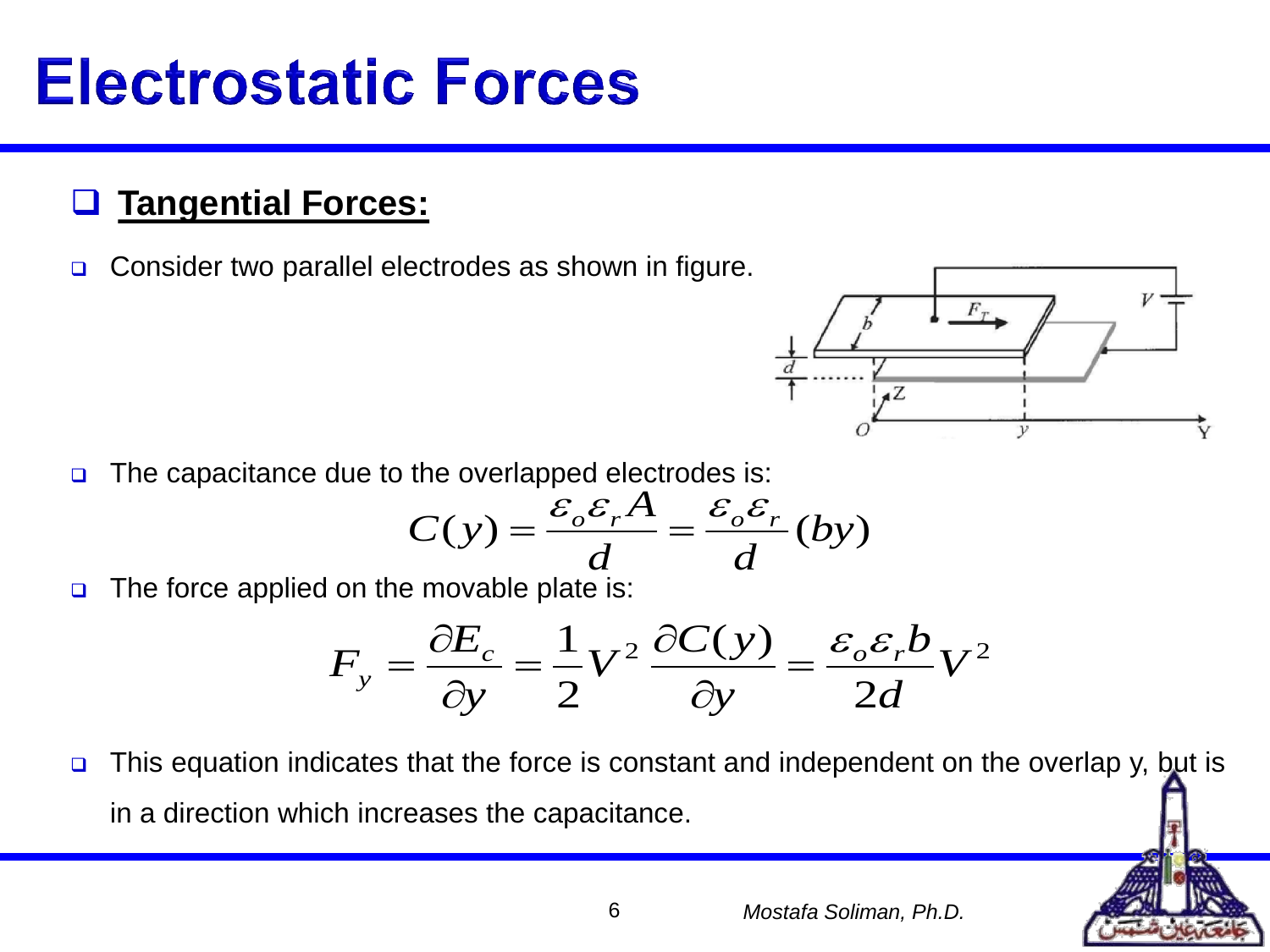## **Electrostatic Microactuators**

### **Parallel plate actuators:**

 $\Box$  Consider two parallel plate actuator as shown in figure below.



- The spring flexure allows the mass to move only in the normal direction.
- □ Original distance between fixed and movable electrodes is *d*.
- When a voltage *V* is applied between both electrodes, an electrostatic force, *F<sup>e</sup>* , is applied to the central mass trying to pull it toward the fixed electrode (dark electrode)

 $\Box$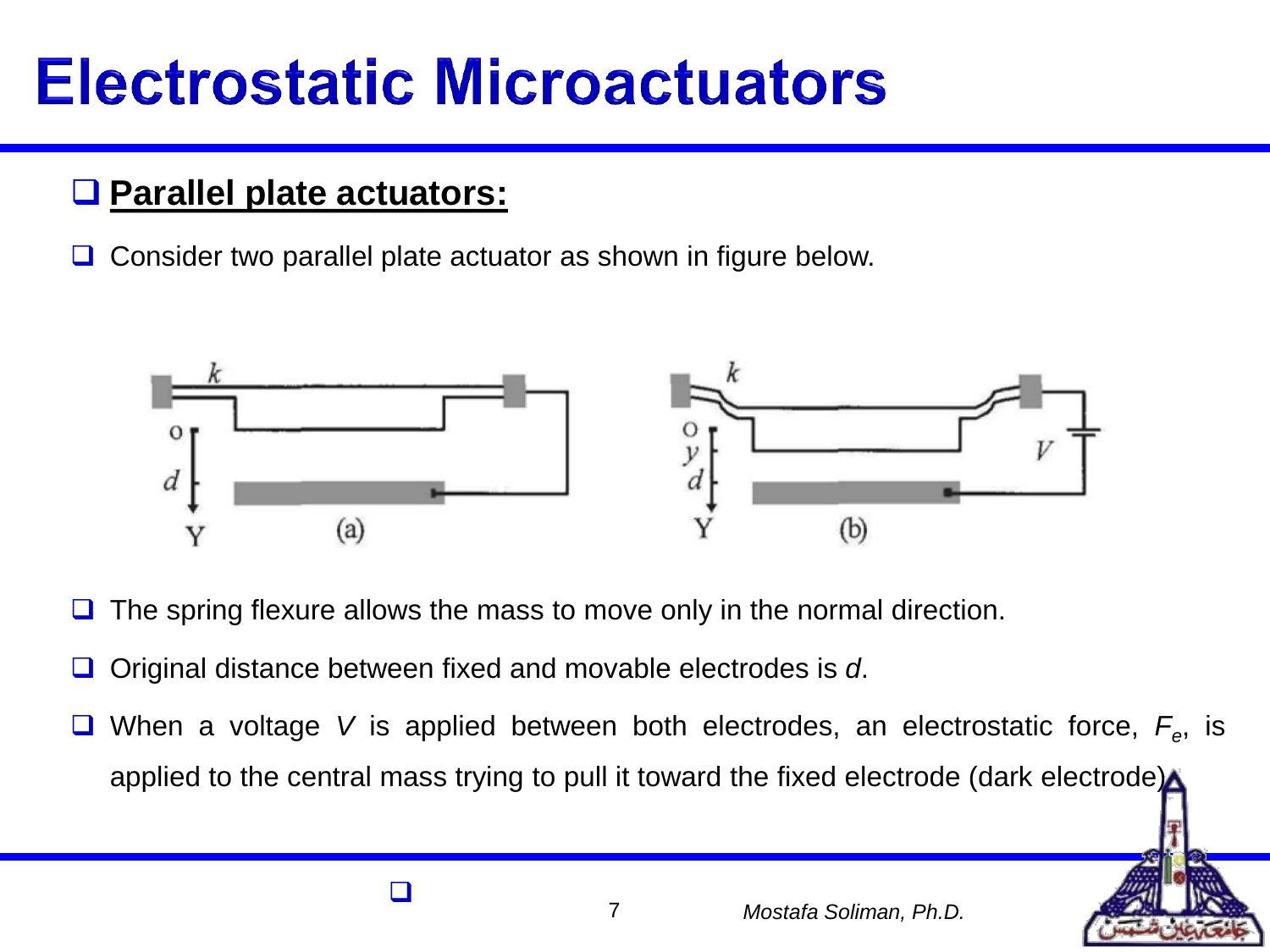### **Parallel plate actuators:**



 $\Box$  Once the mass is displaced toward the fixed plate, a restoring force,  $F_k$ , will try to pull the mass towards its original position (upward).

 $\Box$  The final balanced (steady state) position at which the mass will displace is determined by the balance between both forces.

$$
F_e = F_k
$$

The capacitance at any position *y* is:

$$
C(y) = \frac{\varepsilon_o \varepsilon_r A}{(d - y)}
$$

$$
\therefore \frac{\partial C(y)}{\partial y} = \frac{\varepsilon_o \varepsilon_r A}{\left(d - y\right)^2}
$$

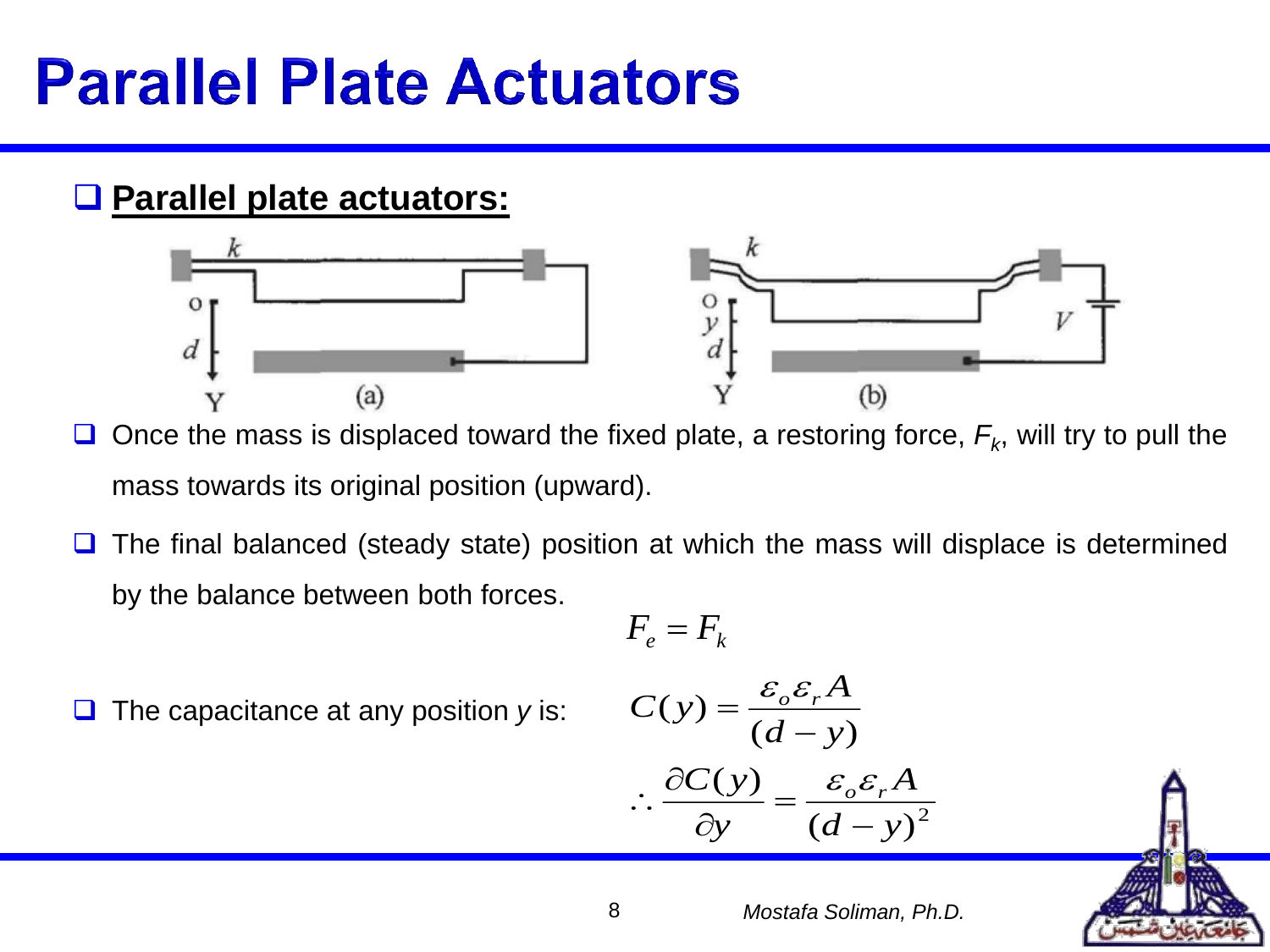### **Parallel plate actuators:**





The electrostatic force can be calculated as:

$$
F_e = \frac{1}{2}V^2 \frac{\partial C(y)}{\partial y} = \frac{1}{2} \frac{\varepsilon_o \varepsilon_r A}{(d-y)^2} V^2
$$

Note that the electrostatic force is a **nonlinear** force and increases as *y* increases.

 $\Box$  The spring force can be expressed as:  $F_k = Ky$ 

At force balance, displacement, *y*, can be found by solving:

$$
\frac{1}{2}\frac{\varepsilon_o \varepsilon_r A}{\left(d-y\right)^2} V^2 = Ky \tag{1}
$$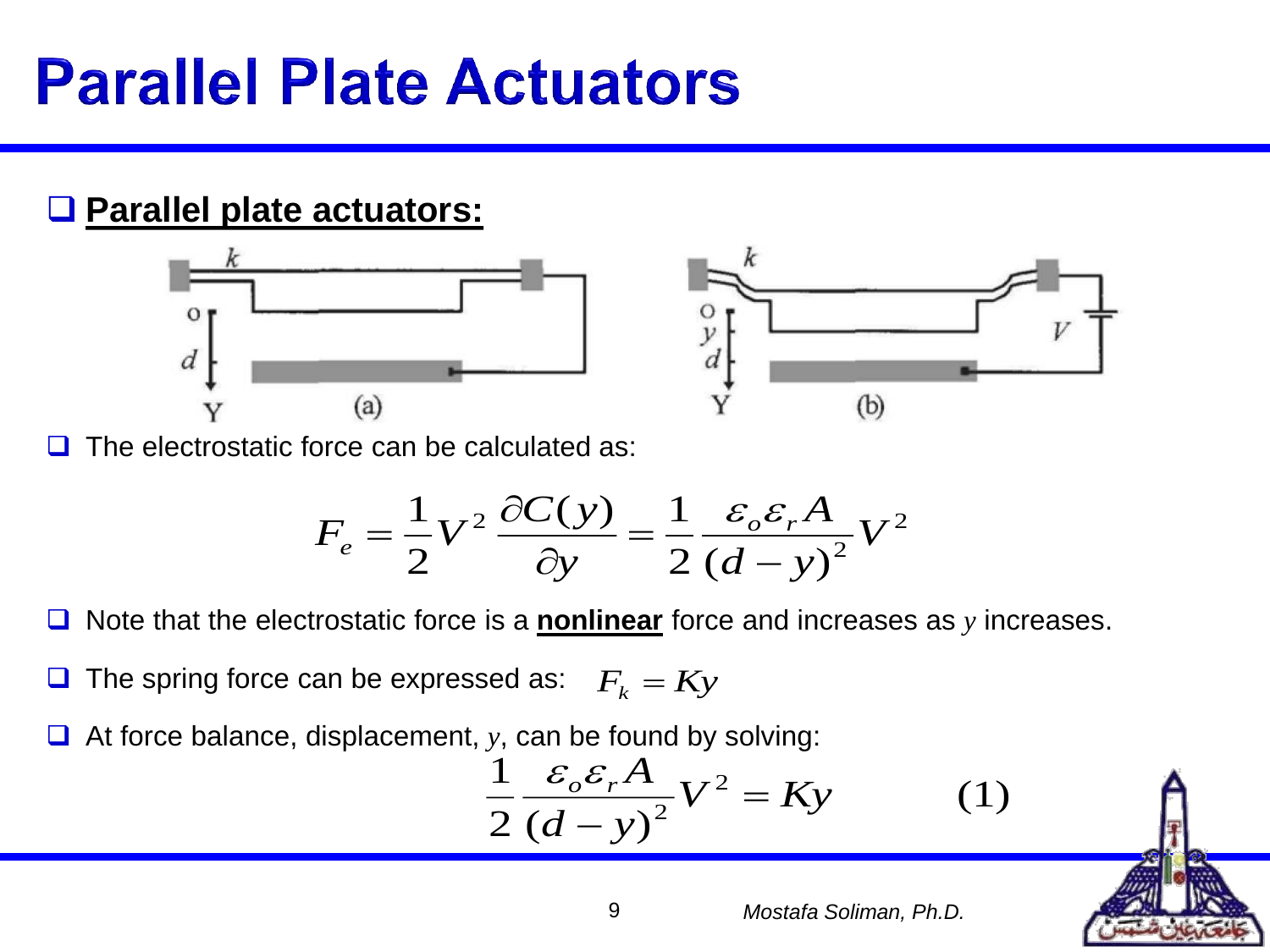### **Q Parallel plate actuators:**



- **O** Normalize  $F_e$  w.r.t. maximum spring restoring force, *Kd*.
- Normalize the traveled displacement, y, w.r.t. maximum displacement, *d*.
- We can solve for the balanced displacement graphically as follows.
- Point *a* is stable position, however, point *b* is unstable position.

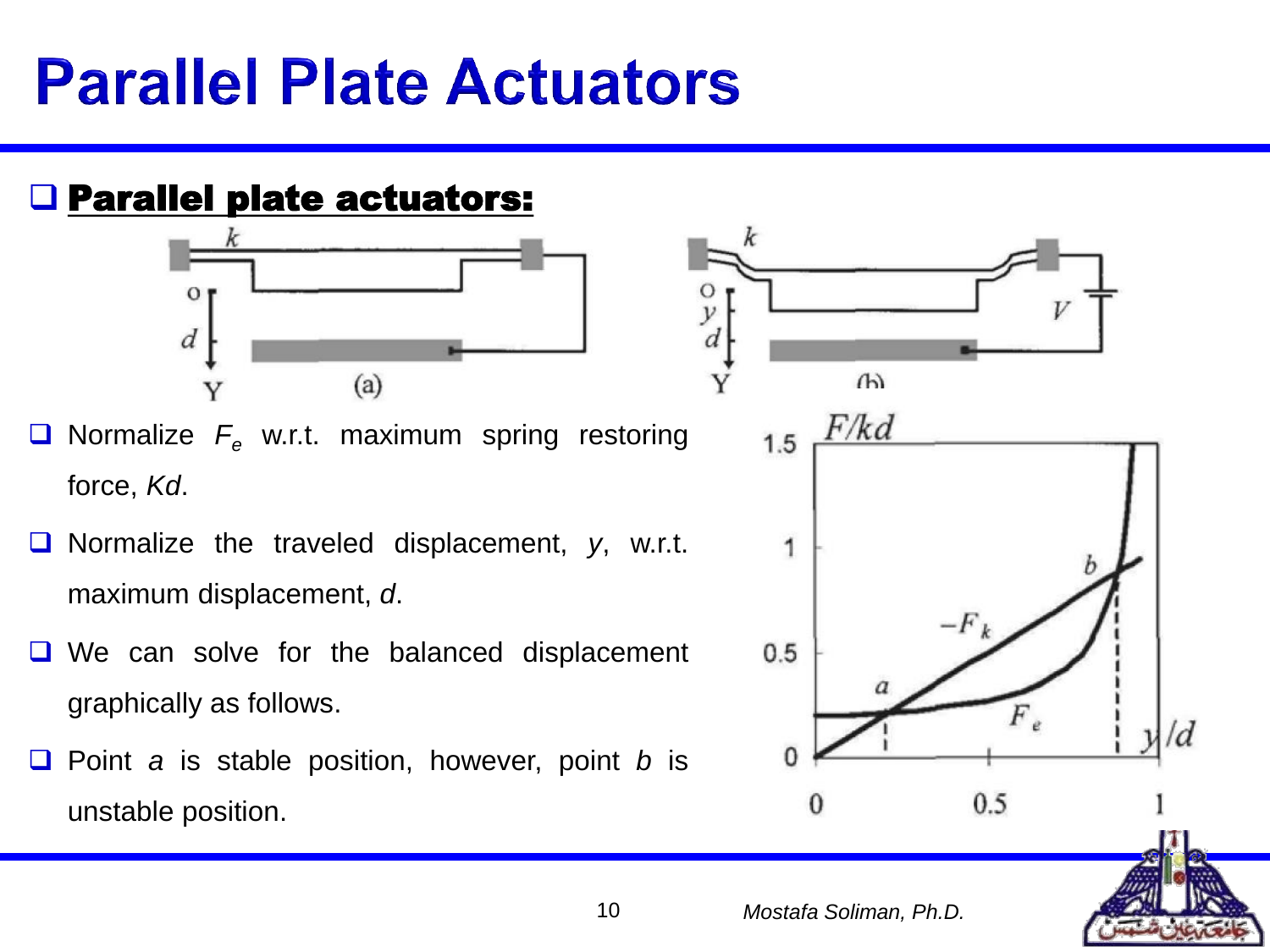### **Parallel plate actuators:**



□ Maximum stable (steady state) displacement (points *a* and *b* merge) can be found from:

$$
\frac{\partial F_k}{\partial y} > \frac{\partial F_e}{\partial y} \qquad \Longrightarrow K > \frac{\varepsilon_o \varepsilon_r A V^2}{\left(d - y\right)^3} \tag{2}
$$

**From equation (1),**  $2y(d-y)^2$ 2 *y d y*  $K = \frac{\varepsilon_{o}\varepsilon_{r}AV}{\varepsilon}$   $=$  ${\cal E}$  .  ${\cal E}$ 

 $\Box$  From (3) in (2)





3

*d*

 $y \leq$ 

(3)

О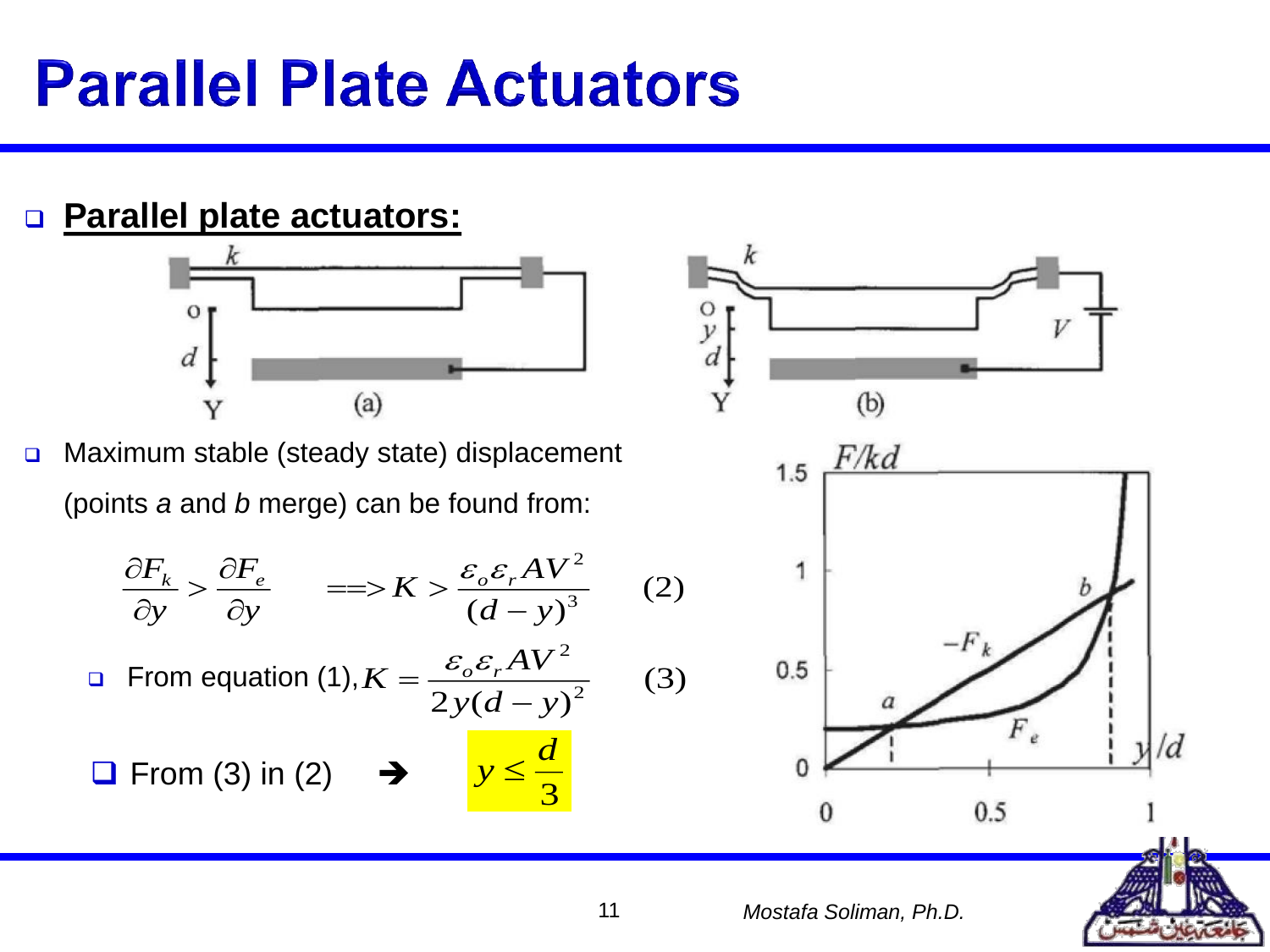### **Parallel plate actuators:**

#### **Pull-in phenomenon:**

- When points *a* and *b* merge together, any increase in the voltage means that  $F_e$  and  $F_k$  will not intersect, and no steady state solution can be found.
- **D** For this situation, the central mass will move towards the fixed plate until sticking occurs.
- $\Box$  If the voltage decreases, the plates will still stuck until the voltage is reduced to ZERO.
- □ Pull-in voltage,  $V_{pi}$  can be found by substituting y=d/3 in equation (1).  $\int$ <sup>*pi*</sup>  $\int$  27*A* $\varepsilon$ <sub>o</sub> $\varepsilon$ <sub>r</sub>  $V_{\mu\nu} = \left| \frac{8Kd}{\mu} \right|$  $27A\varepsilon$   $\varepsilon$  $8Kd^{\,3}$  $=$



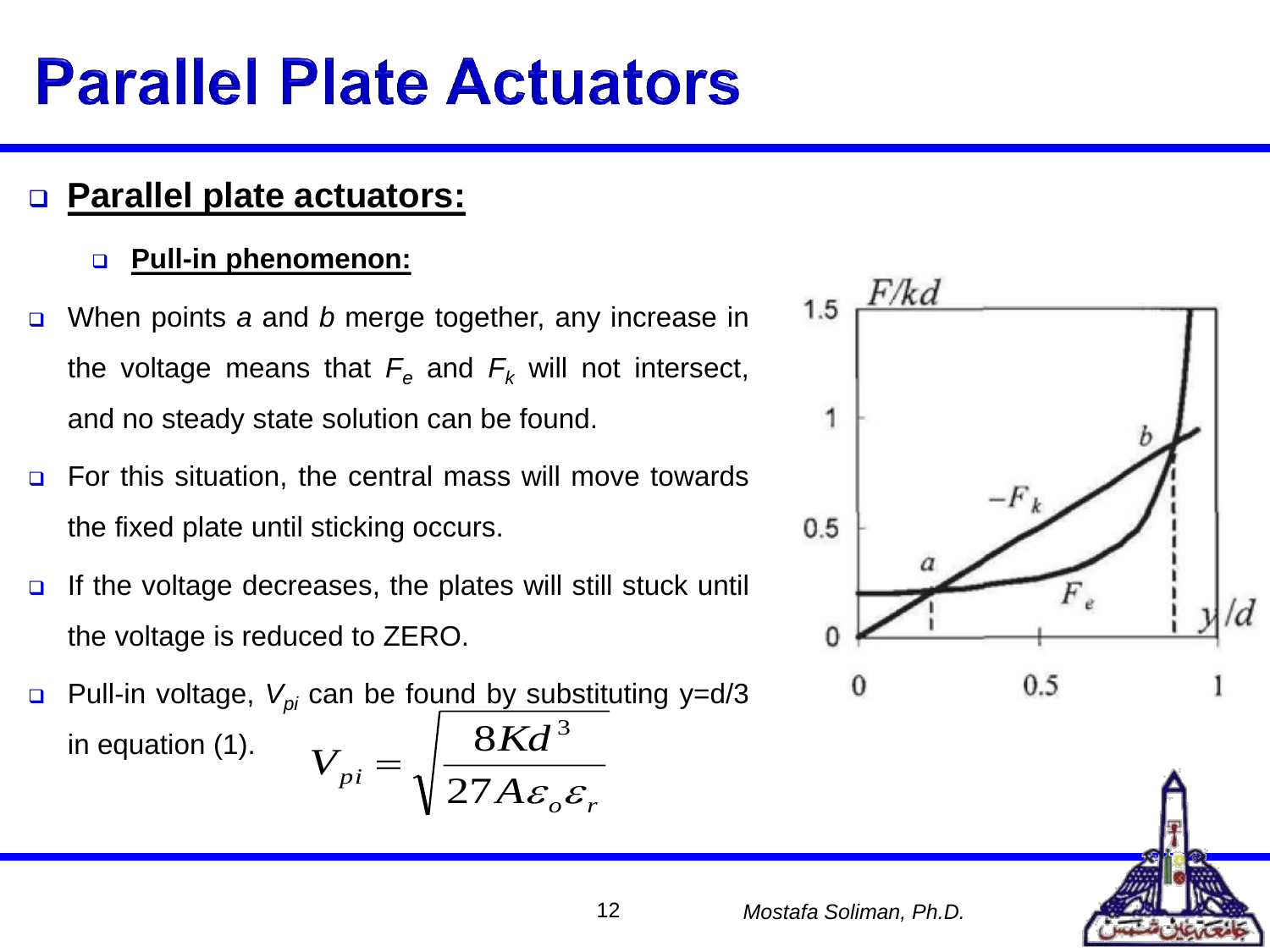- Comb drive actuators are very important MEMS structures that are widely used in many applications.
- $\Box$  They are currently used in resonant accelerometers, resonant gyroscopes, and microgrippers, …etc.
- In addition, they are extensively used in optomechanical subsystems such as switches and variable optical attenuators.



Figure 5.14 Illustration of a  $2 \times 2$  binary reflective optical switch fabricated using SOI wafers and DRIE. An electrostatic comb actuator controls the position of a micromirror. In the cross state, light from an input fiber is deflected by 90°. In the bar state, the light from that fiber travels unobstructed through the switch. Side schematics illustrate the signal path for each state.

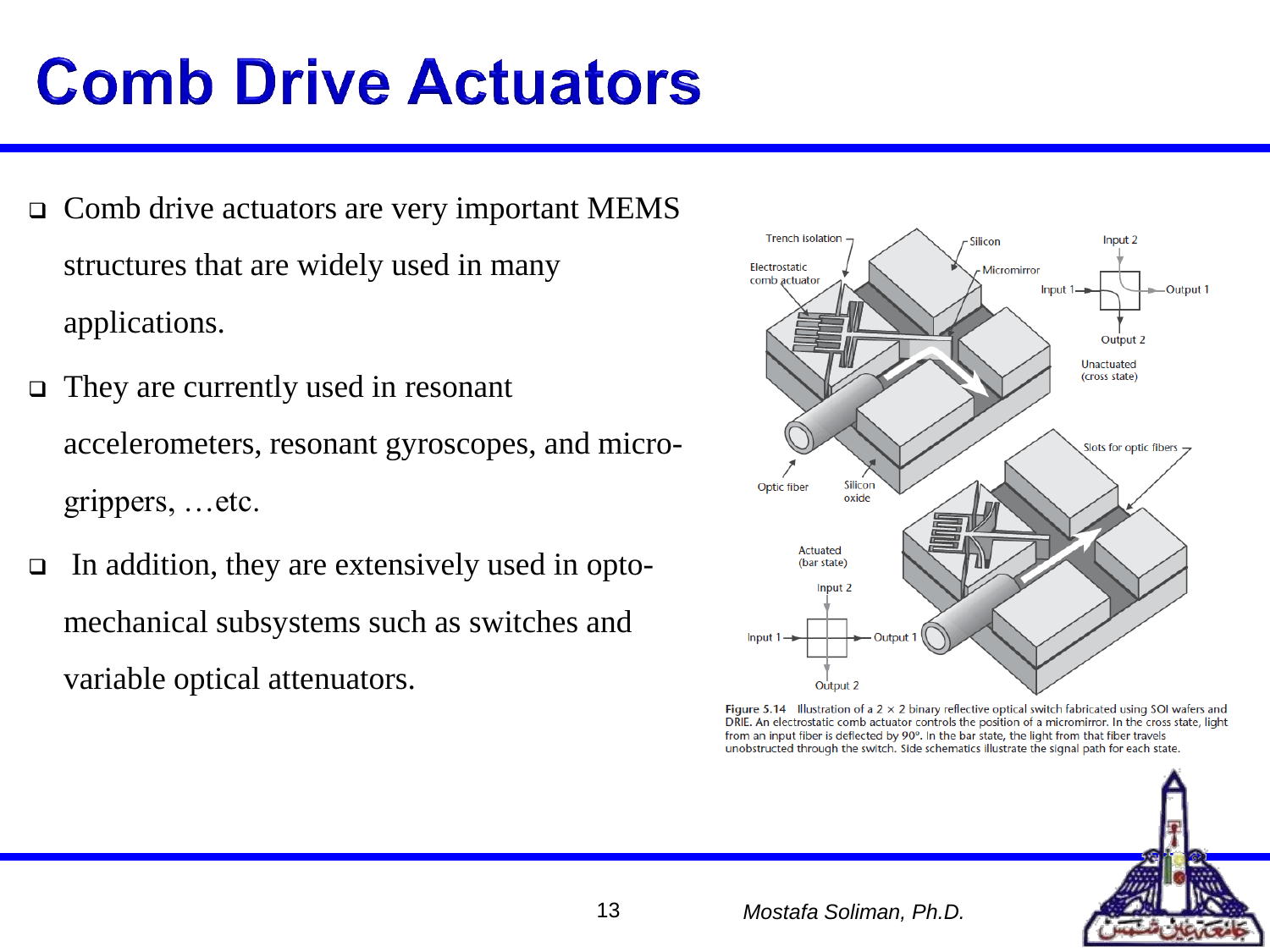- $\Box$  The comb drive is simply an electrostatic actuator in which the capacitor plates, creating the electrostatic forces, take the form of a comb structure to increase the effective capacitor area and thus the resultant electrostatic force.
- $\Box$  Comb drive is a type of capacitive electrostatic actuators that creates a force between its inter-digitated fingers.
- An electrostatic comb drive requires two comb structures, one comb remains stationary and the other comb is free to move, but it is suspended by a suspension mean.
- The force that causes the free structure to move is created by the capacitance between the two fixed fingers structures.
- **The generated force is almost linear with the travelled displacement.**

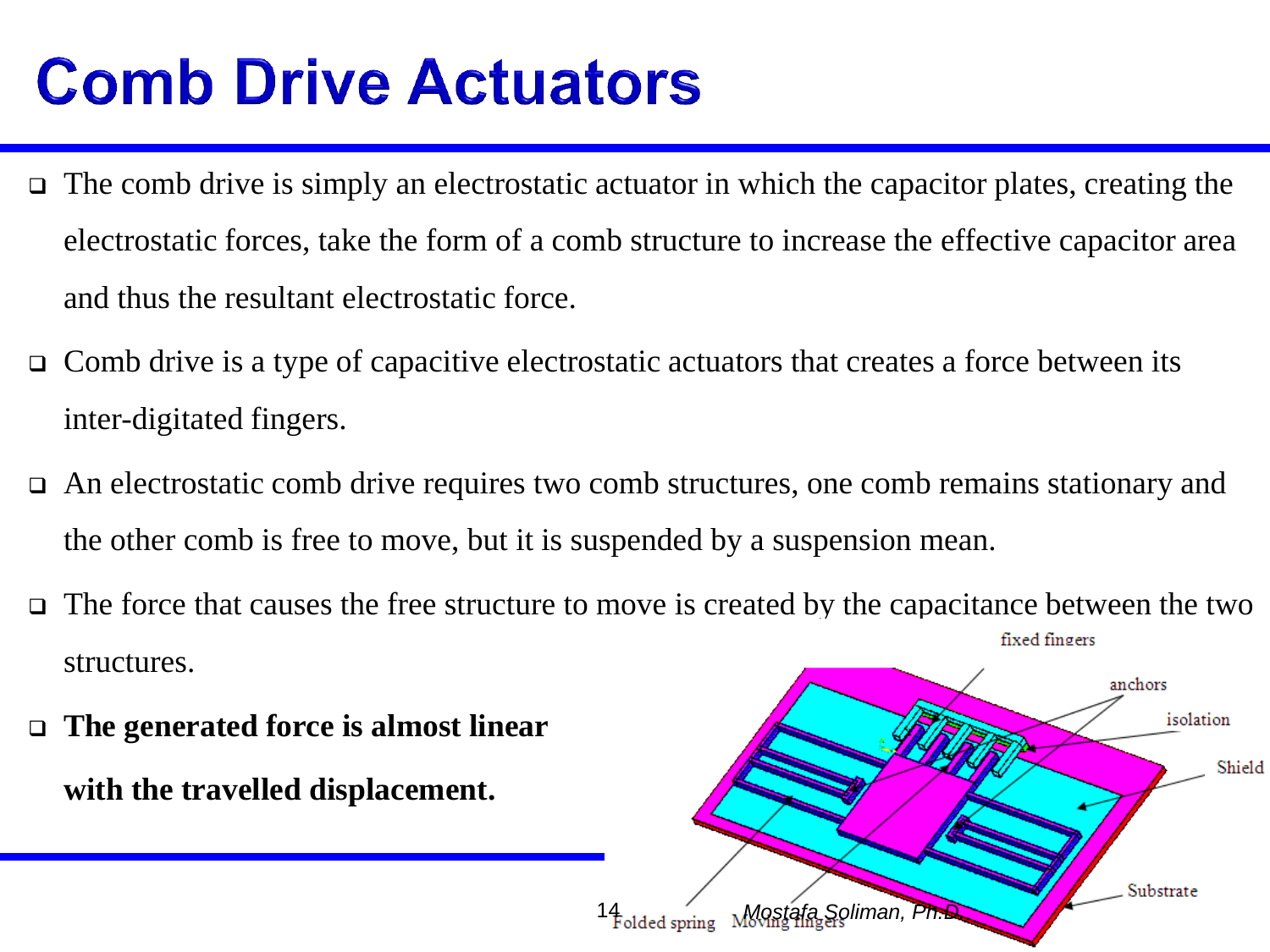### **Force Analysis**

- If there is no load applied to the linear comb shuttle, the only forces acting on the shuttle are, the electrostatic forces created by the capacitive combs, the spring restoring force created by the folded beam spring, and the damping arising from air resistance to the moving comb structure.
- $\Box$  Comb drive actuator can be modeled as a second order

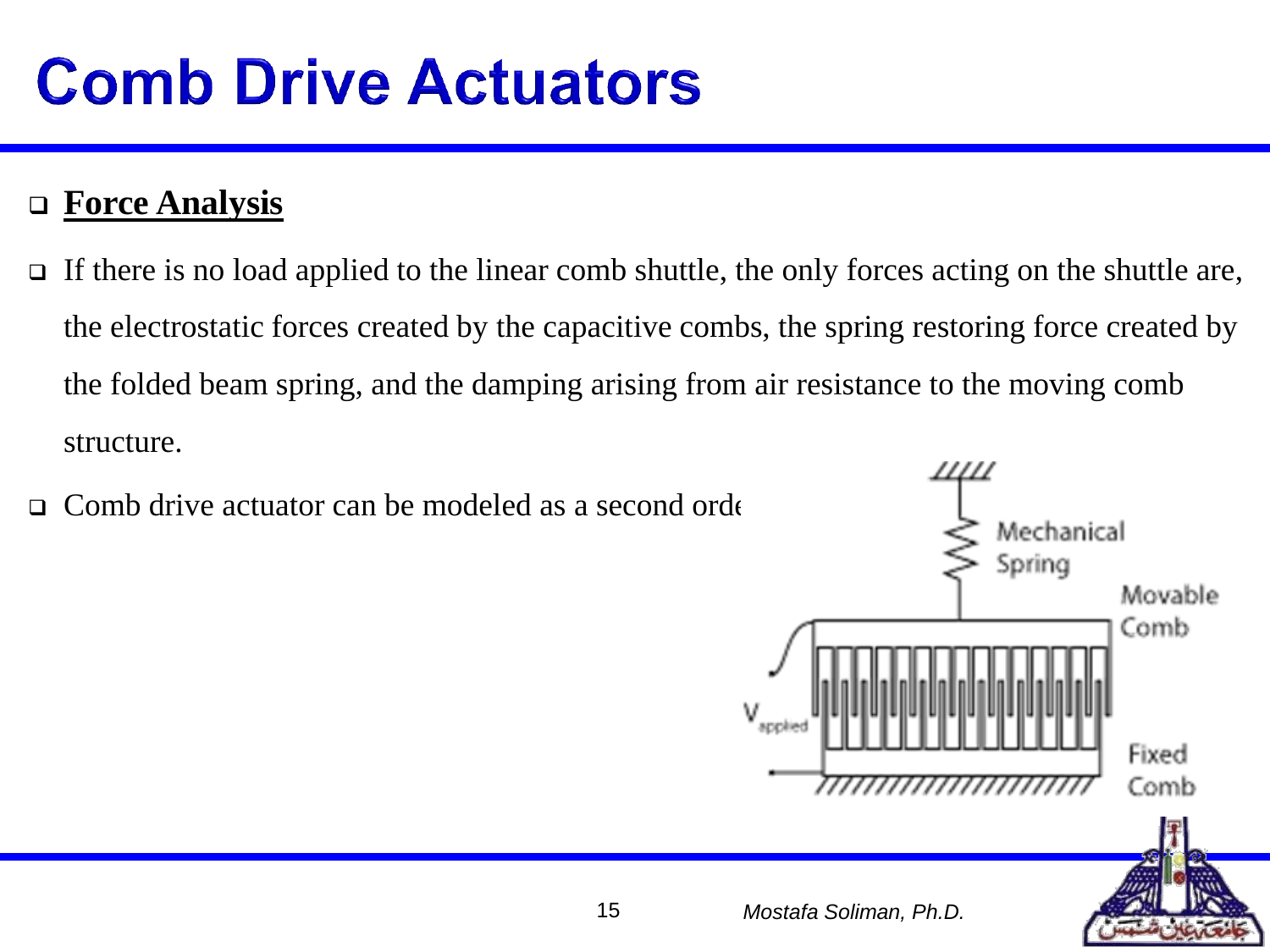#### **Electrostatic Force Analysis**



Geometrical details of comb drive fingers.

- Where *b* : finger width, *L<sup>c</sup>* : comb finger length, *d*: maximum allowed displacement *g*: air gap between fixed and moving fingers
- Forces in both *x* and *y* directions can be calculated as:

$$
F_x = \frac{\partial W}{\partial x} = \frac{1}{2} V^2 \frac{\partial C_t}{\partial x}, \quad F_y = \frac{\partial W}{\partial y} = \frac{1}{2} V^2 \frac{\partial C_t}{\partial y}
$$

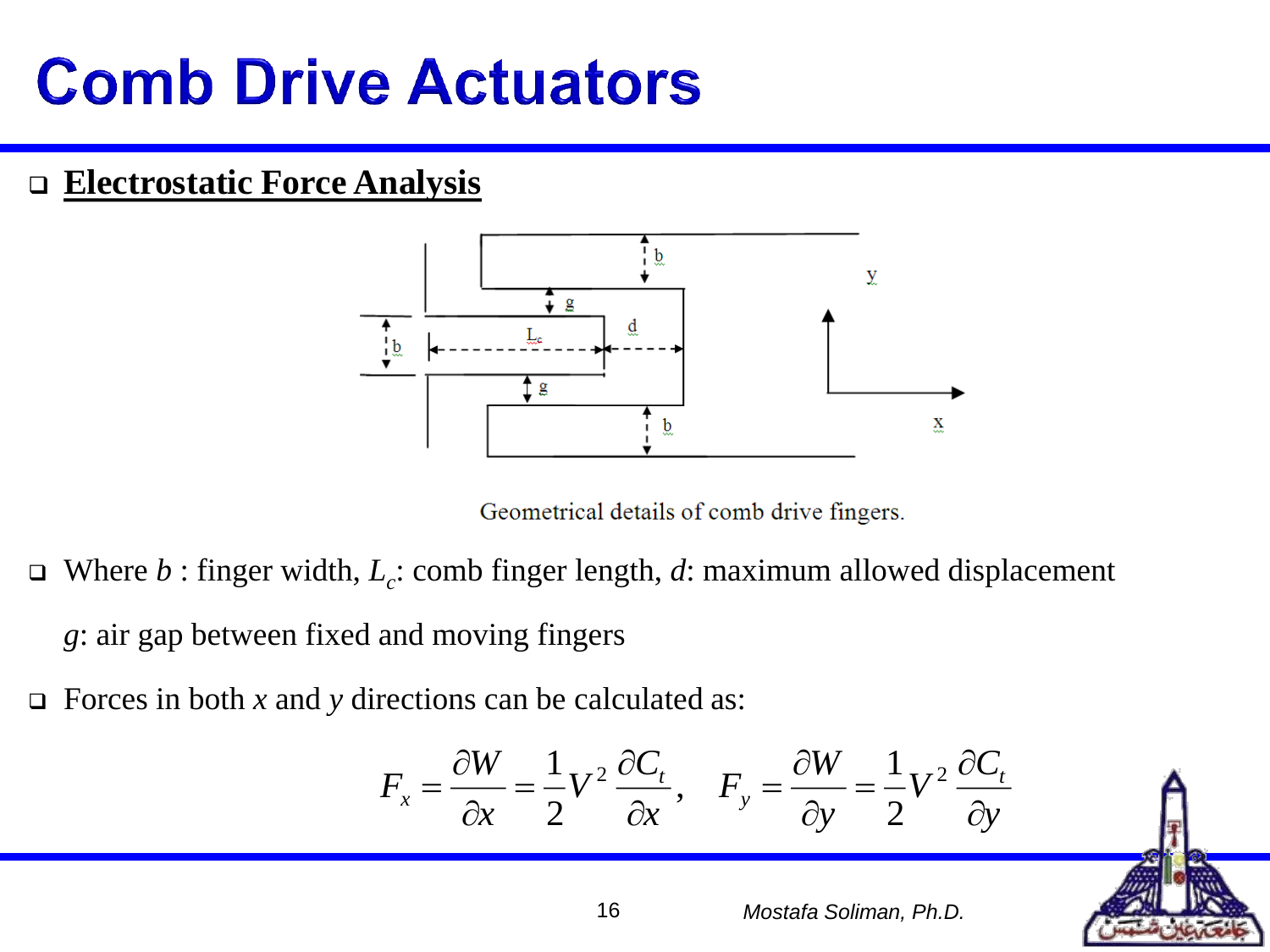### **Electrostatic Force Analysis (***F<sup>x</sup>* **)**

 $\Box$  *F<sub>x</sub>* is in a direction which increases the capacitance. That will lead to a force trying to insert (or to pull) the moving finger in between two fixed fingers.



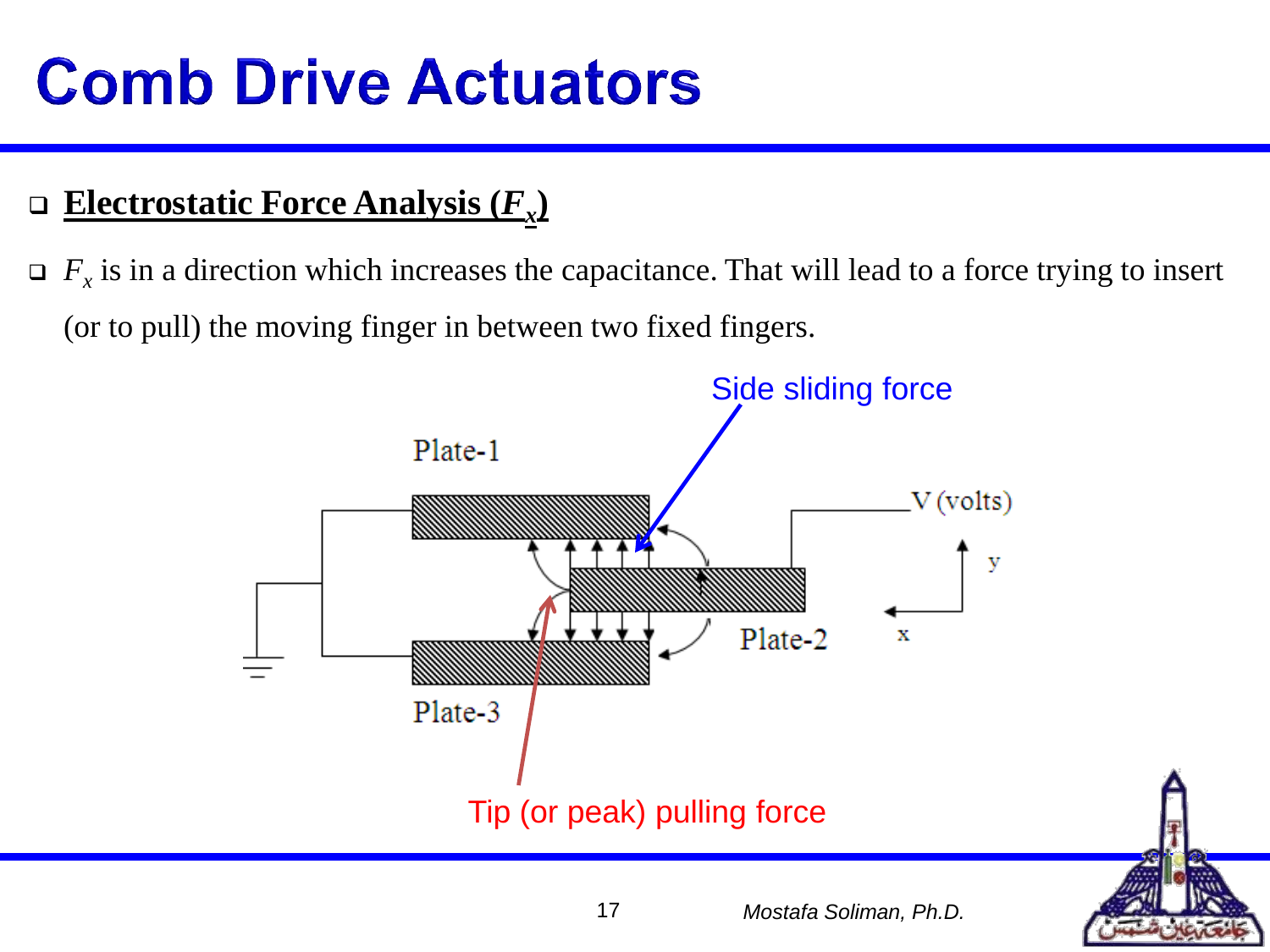### **Electrostatic Force Analysis (***F<sup>x</sup>* **)**

- $\Box$  *C*<sub>*u*</sub>: Upper plate capacitance,
	- *Cl* : Lower plate capacitance

*Cp* : Peak end (or tip) capacitance *xi* : initial overlap.

Assuming thickness of '*t'* (inside the paper)

$$
C_{u} = n\varepsilon_{o}\varepsilon_{r}t \frac{x_{i} + x}{g - y}
$$
  
\n
$$
C_{l} = n\varepsilon_{o}\varepsilon_{r}t \frac{x_{i} + x}{g + y}
$$
  
\n
$$
C_{p} = n\varepsilon_{o}\varepsilon_{r} \frac{tb}{(d - x)}
$$



General position of moving finger between the two fixed fingers. Moving finger



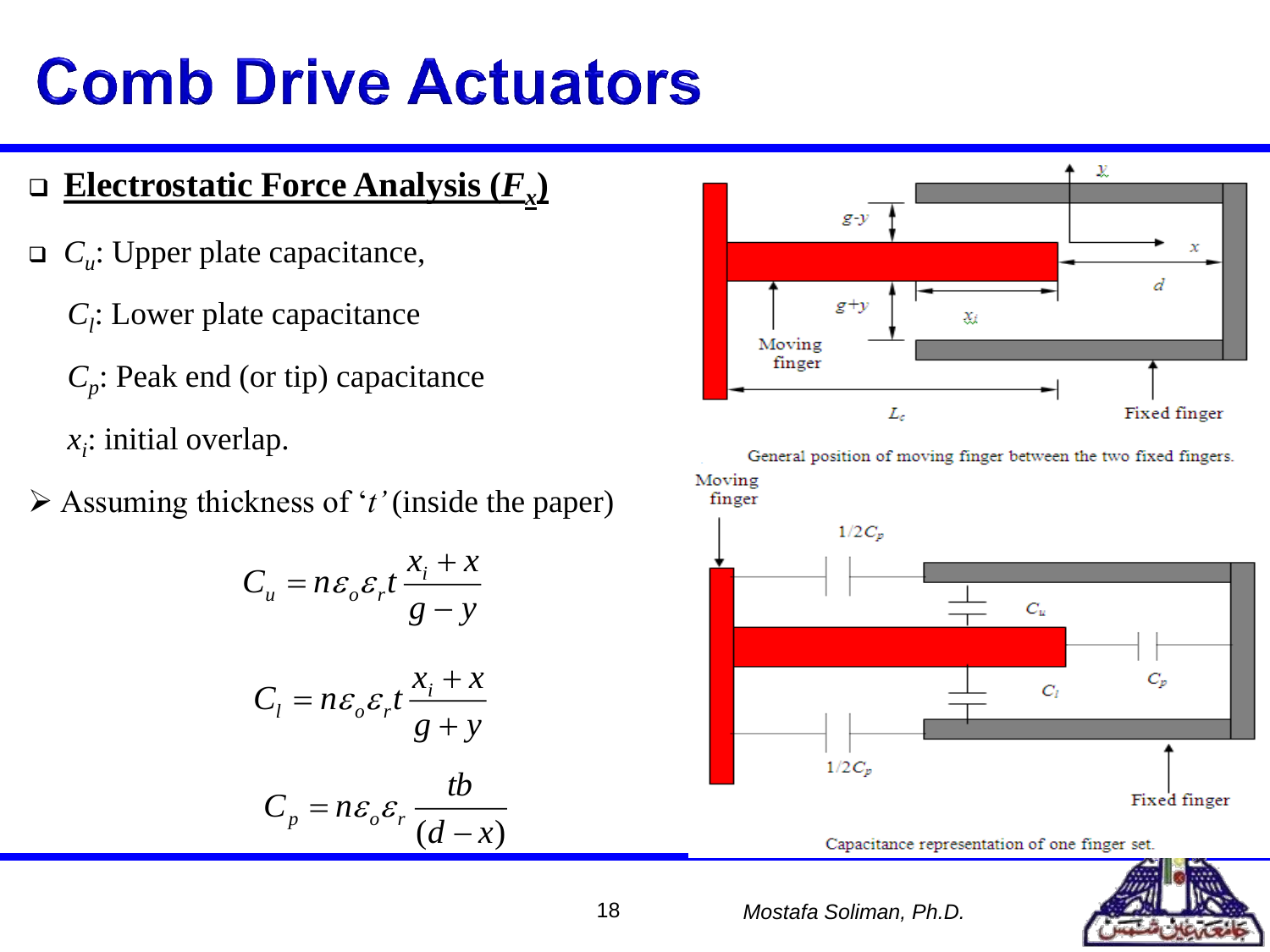- **Electrostatic Force Analysis (***F<sup>x</sup>* **)**
- $\Box$  Total capacitance of the systems is  $C_t$

*F<sup>x</sup>*

$$
C_{t} = C_{u} / C_{l} / 2C_{p}
$$
  
\n
$$
\therefore C_{t} = n\varepsilon_{o}\varepsilon_{r}t(x_{i} + x)\left[\frac{1}{g - y} + \frac{1}{g + y}\right] + \left(2n\varepsilon_{o}\varepsilon_{r}\frac{tb}{d - x}\right)
$$

General position of moving finger between the two fixed fingers.

x

x

 $\Box$  If the moving finger is perfectly centered between the

two fixed fingers, then 
$$
y = 0
$$
.  
\n
$$
\therefore C_t = n \frac{2\varepsilon_o \varepsilon_r t(x_i + x)}{g} + n\varepsilon_o \varepsilon_r \frac{2tb}{d-x}
$$
\n
$$
F_x \text{ can be calculated as:} \qquad \qquad \int_{\mathbf{r} \cdot \mathbf{r}^2} \frac{1}{\partial C_t} \left( \frac{1}{1 + b} \right) \Big|_{\mathbf{r} \cdot \mathbf{r}^2} \qquad \qquad \int_{\mathbf{r} \cdot \mathbf{r}^2} \frac{1}{\partial C_t} \left( \frac{1}{1 + b} \right) \Big|_{\mathbf{r} \cdot \mathbf{r}^2} \qquad \qquad \int_{\mathbf{r} \cdot \mathbf{r}^2} \frac{1}{\partial C_t} \left( \frac{1}{1 + b} \right) \Big|_{\mathbf{r} \cdot \mathbf{r}^2} \qquad \qquad \int_{\mathbf{r} \cdot \mathbf{r}^2} \frac{1}{\partial C_t} \left( \frac{1}{1 + b} \right) \Big|_{\mathbf{r} \cdot \mathbf{r}^2} \qquad \qquad \int_{\mathbf{r} \cdot \mathbf{r}^2} \frac{1}{\partial C_t} \left( \frac{1}{1 + b} \right) \Big|_{\mathbf{r} \cdot \mathbf{r}^2} \qquad \qquad \int_{\mathbf{r} \cdot \mathbf{r}^2} \frac{1}{\partial C_t} \left( \frac{1}{1 + b} \right) \Big|_{\mathbf{r} \cdot \mathbf{r}^2} \qquad \qquad \int_{\mathbf{r} \cdot \mathbf{r}^2} \frac{1}{\partial C_t} \left( \frac{1}{1 + b} \right) \Big|_{\mathbf{r} \cdot \mathbf{r}^2} \qquad \qquad \int_{\mathbf{r} \cdot \mathbf{r}^2} \frac{1}{\partial C_t} \left( \frac{1}{1 + b} \right) \Big|_{\mathbf{r} \cdot \mathbf{r}^2} \qquad \qquad \int_{\mathbf{r} \cdot \mathbf{r}^2} \frac{1}{\partial C_t} \left( \frac{1}{1 + b} \right) \Big|_{\mathbf{r} \cdot \mathbf{r}^2} \frac{1}{\partial C_t} \left( \frac{1}{1 + b} \right)
$$

$$
F_x = \frac{1}{2}V^2 \frac{\partial C_t}{\partial x} = n\varepsilon_o \varepsilon_r t \left( \frac{1}{g} + \frac{\partial}{(d-x)^2} \right) V^2
$$



19 *Mostafa Soliman, Ph.D.*

 $g y$ 



 $\sim$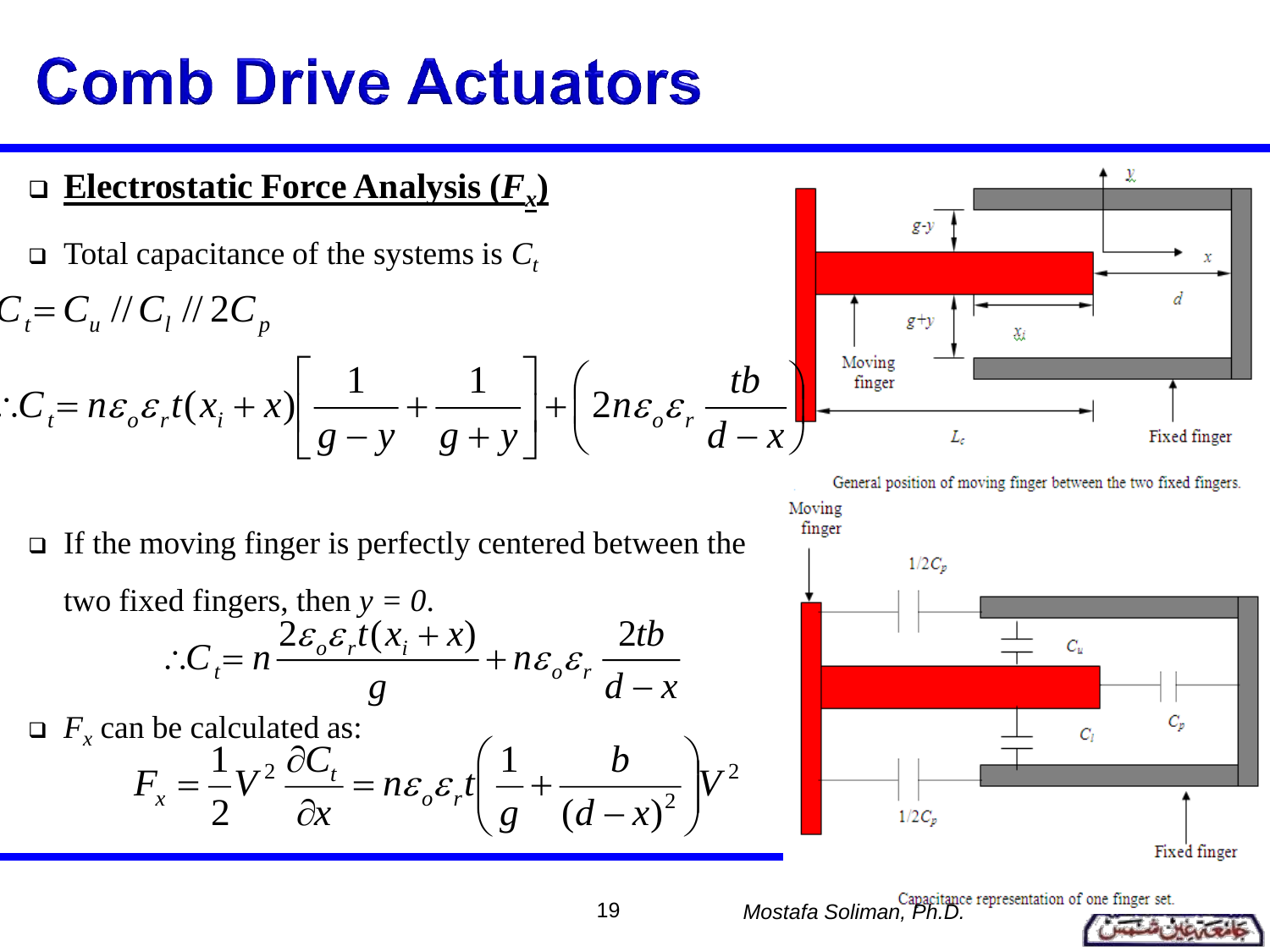- **Electrostatic Force Analysis (***F<sup>x</sup>* **)**
- $\Box$  *F*<sub>*x*</sub> can be broken to two forces:
- $\Box$  *F*<sup>*d*</sup> which is a constant force term and depends on the finger depth (height *t*), air gap *g*, and the applied voltage *V*. *g*  $F_{i} = n \frac{\varepsilon_{o} \varepsilon_{r} tV}{r}$ *d*  $\varepsilon \varepsilon tV^2$  $=$
- $\Box$  *F*<sub>*p*</sub> which is nonlinear force term and depends on the finger depth (height, *t*), air gap, *g*, and the applied voltage, *V*.  $\Delta$

$$
F_p = n \frac{\varepsilon_o \varepsilon_r t V^2 b}{\left(d - x\right)^2}
$$

 $F_p$  can cause the front instability (front sticking)





20 *Mostafa Soliman, Ph.D.*

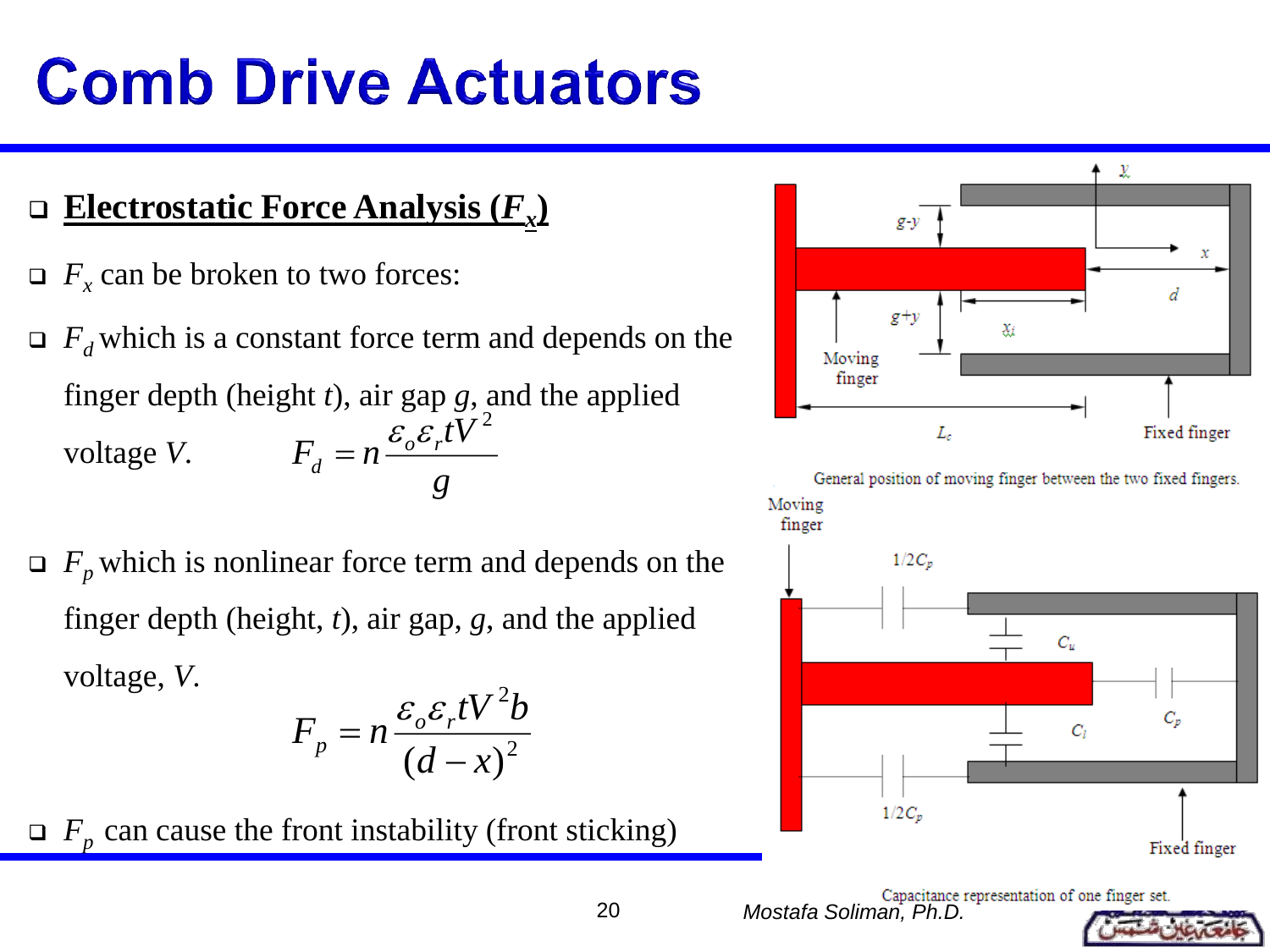

Force-Displacement diagram of a comb drive electrostatic actuator.

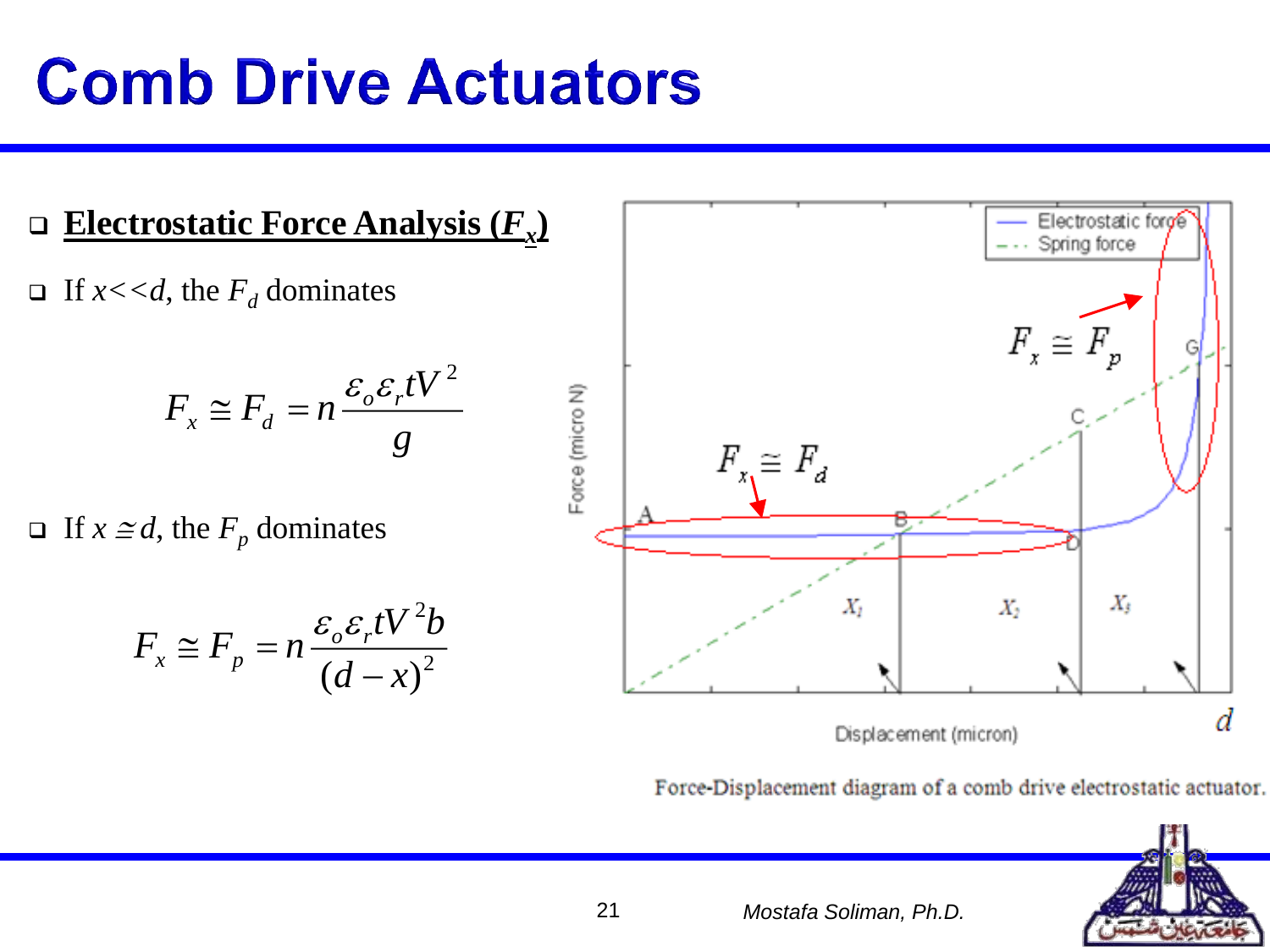### **Electrostatic Force Analysis (***F<sup>y</sup>* **)**

If there is a small displacement *y*, then  $F_v$  will be

$$
F_{y} = \frac{1}{2}V^{2} \frac{\partial C_{t}}{\partial y} = \frac{1}{2} n \varepsilon_{o} \varepsilon_{r} t (x_{i} + x) \left[ \frac{1}{(g - y)^{2}} - \frac{1}{(g + y)^{2}} \right] V^{2}
$$

- $\Box$  As the moving finger of the comb drive moves between the two fixed fingers (*x* increases),  $K_v$ increases  $(K_y)$  is the electrostatic force spring constant in y-direction)  $K_y = \frac{y}{\partial y}\Big|_{y=0}$  $\bar{c}$  =  $\frac{1}{\partial}$ д  $=\frac{y}{y}$ *y y*  $\partial y$ *F K*
- $\Box$  *F*<sub>*y*</sub> can cause the side instability (side sticking)
- $\Box$  If the moving finger is perfectly centered between the two fixed fingers, then  $y = 0$  and  $F_y = 0$ .



General position of moving finger between the two fixed fingers.

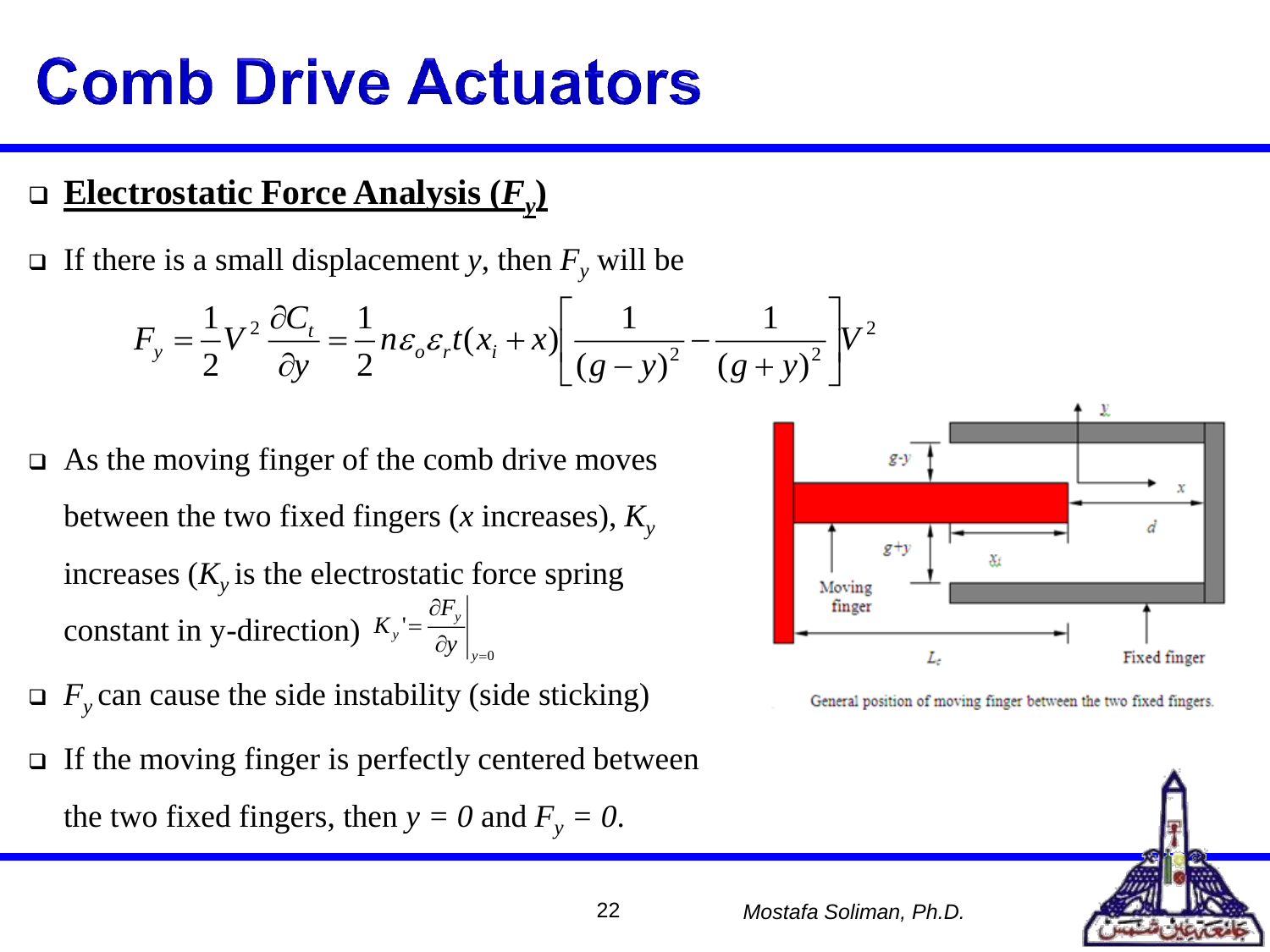### **Static Analysis:**

- **Example 3** Balanced displacement occurs @  $F_e = F_s$ ,  $\rightarrow$   $n \varepsilon_o \varepsilon_r t \frac{1}{g} + \frac{\varepsilon_o}{(d-r)^2} V^2 = K_x x$  $d - x$ *b g*  $n\varepsilon_o \varepsilon_r t \frac{1}{a} + \frac{v}{(d-r)^2} V^2 = K_x$  $\int$  $\left.\rule{0pt}{10pt}\right)$  $\overline{\phantom{a}}$  $\setminus$  $\bigg($ - $+\frac{v}{\sqrt{2}}$   $V^2$  $(d-x)^2$ 1  ${\cal E}$  .  ${\cal E}$
- The intersection occurs at two points, G (unstable balanced position) and B (stable balanced position). Electrostatic force
- $\Box$  B and G correspond to displacements of  $X_i$  and  $X_i$
- $\Box$  Point C ( $X_2$ ) represents the overshoot.
- Maximum balanced displacement occurs when points B and G overlap.

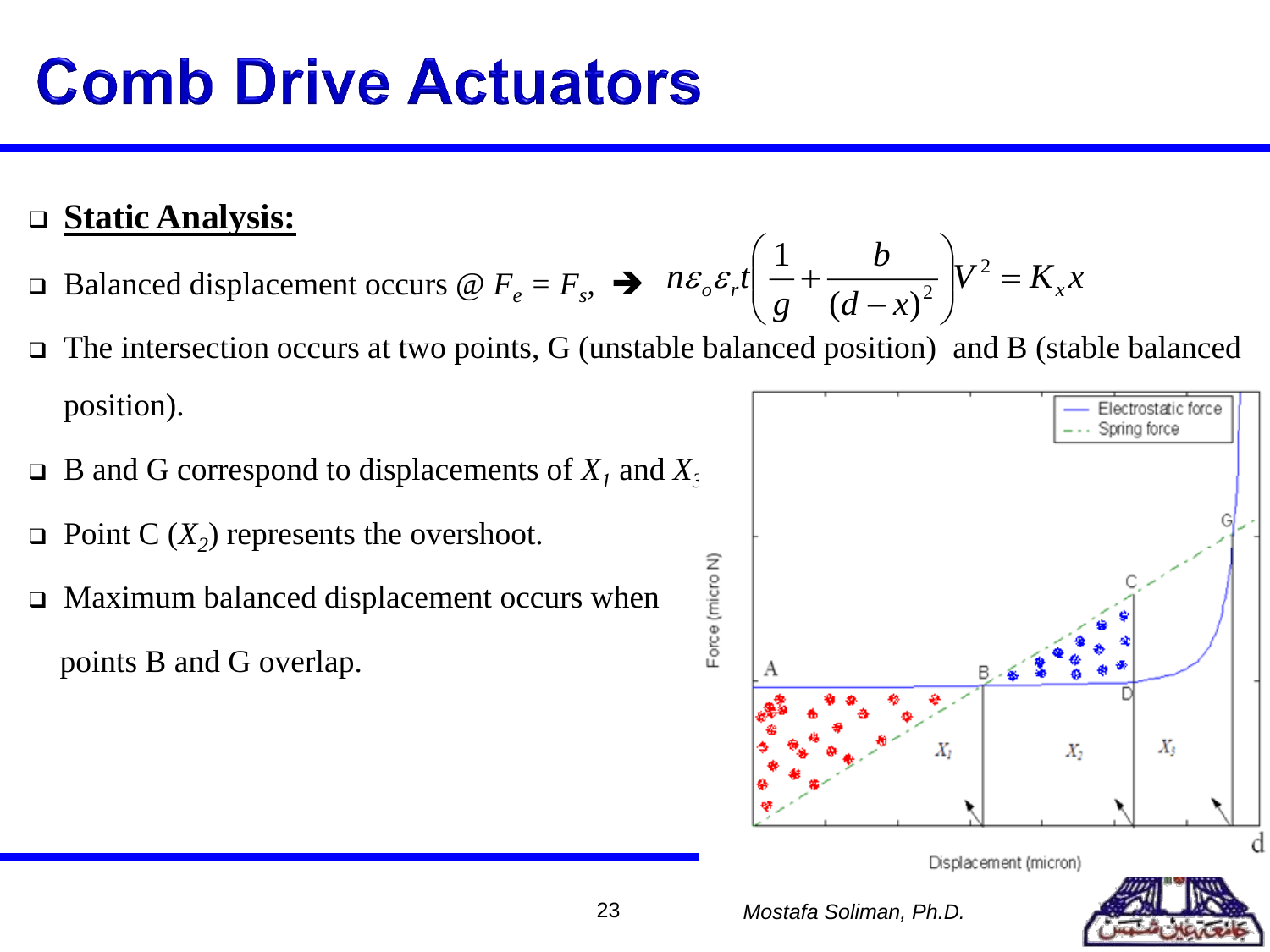**Static Analysis (Pull-in): (front instability) (maximum balanced poistion under steady state)**

╲

 $\Box$  At point B & G, 2 conditions must satisfy:

1. 
$$
F_e = F_s
$$
,  $\rightarrow K_x x_{ct} = n \varepsilon_o \varepsilon_r t \left( \frac{1}{g} + \frac{b}{(d - x_{ct})^2} \right) V_{pi}^2$ 

$$
2. \frac{\partial F_s}{\partial x} = \frac{\partial F_e}{\partial x} \implies K_x = 2n\varepsilon_o \varepsilon_r t \left(\frac{b}{(d - x_{ct})^3}\right) V_{pi}^2
$$

Solving the above 2 equations we can find both  $x_{ct}$  and  $V_{pi}$ .



Displacement (micron)

Maximum critical displacement.

$$
\therefore 2x_{ct}bg = bg(d - x_{ct}) + (d - x_{ct})^3
$$

If we assume that *b* is very small w.r.t. *t*, then the above equation reduced to  $x_{ct} = d$ .

<sup>24</sup> *Mostafa both the mass* This condition cannot happen as there is no decelerating energy to balance with the accelerating energy gained by

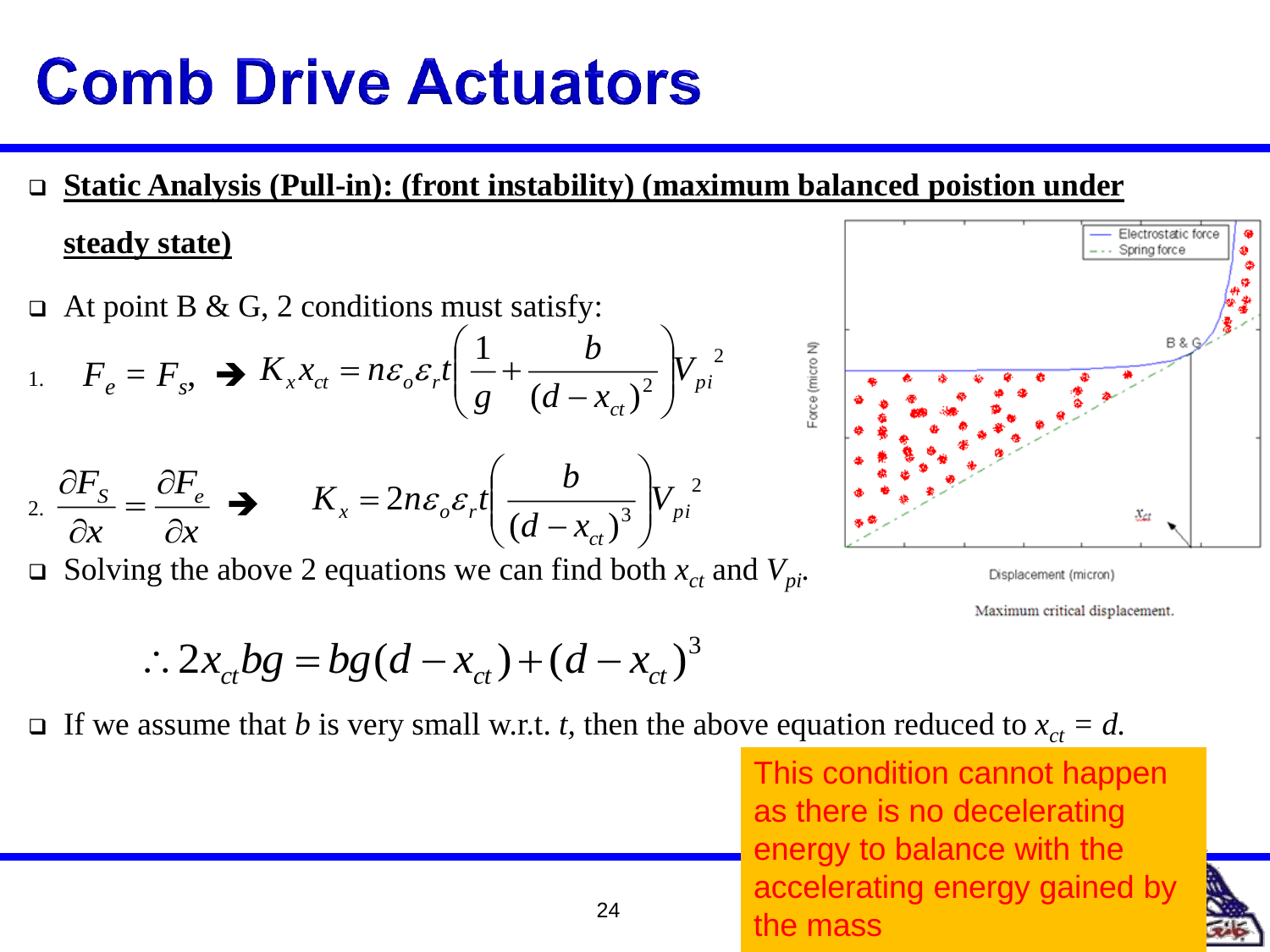### **Side instability:**

- A movable finger placed between two fixed fingers is in an inherently unstable position if a voltage is applied.
- $\Box$  A small displacement *y* in the *y* direction will cause an unbalance between the forces and then a net force  $F_\nu$  will be created.
- $\Box$  For a comb drive with *n* fingers, the force  $F_y$  is expressed as:

$$
F_{y} = \frac{1}{2}V^{2} \frac{\partial C_{t}}{\partial y} = \frac{1}{2} n \varepsilon_{o} \varepsilon_{r} t (x_{i} + x) \left[ \frac{1}{(g - y)^{2}} - \frac{1}{(g + y)^{2}} \right] V^{2}
$$



General position of moving finger between the two fixed fingers.

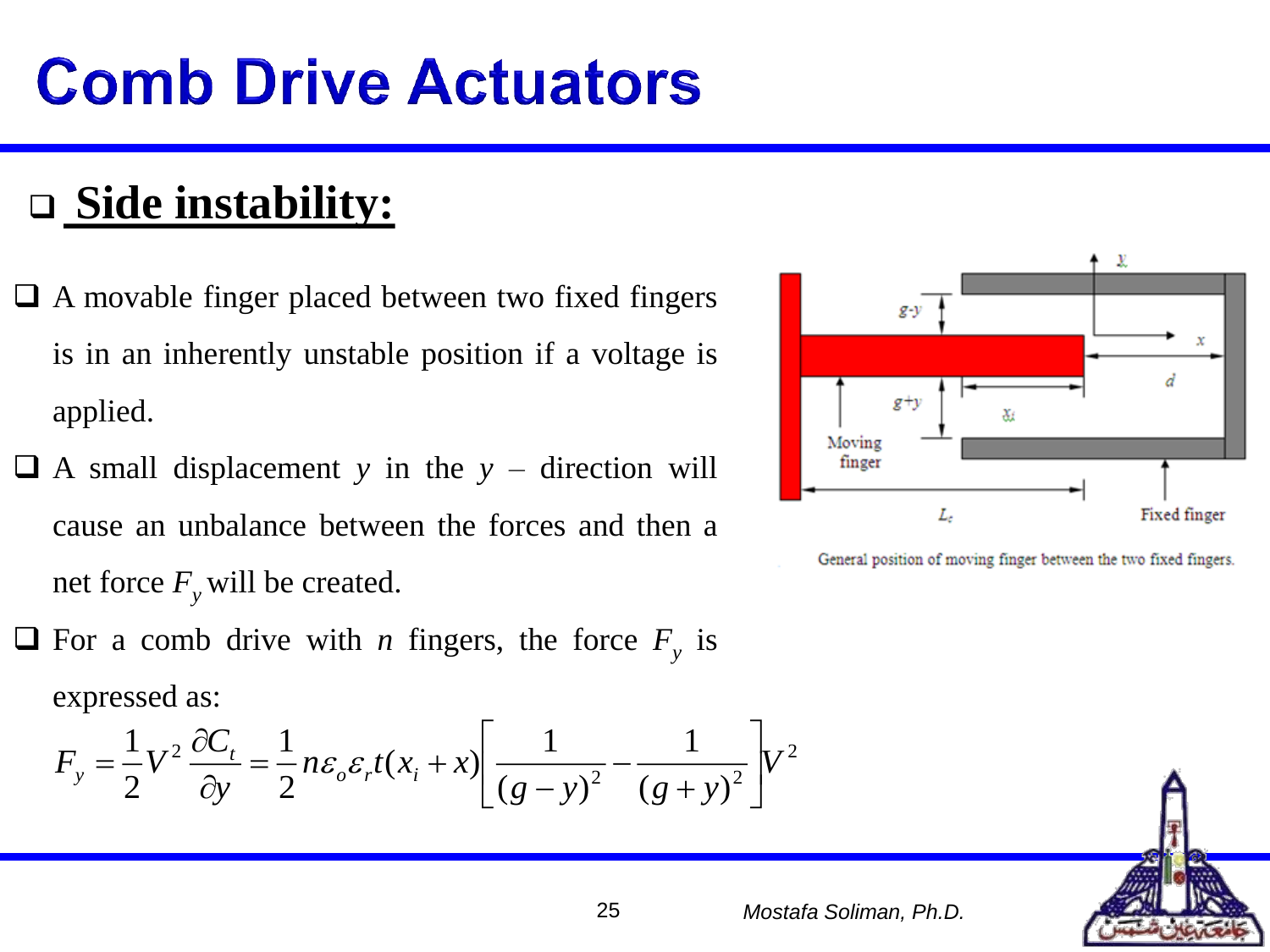#### **Side instability:**

 $\Box$  To avoid the side sticking, the spring constant in the *y* – direction, i.e.  $K_y$ , must be higher than the *y* – direction electrostatic force stiffness  $(K'_{y})$ , i.e.  $K_{y} > K'_{y}$ .

> ,  $\,bh$  is the beam cross section area 2 Where,  $K_v = \frac{2.25 \text{ m}}{2}$ , *bh*  $K_y = \frac{2Ebh}{L}$ Ξ

 $\Box$  The *y* – direction electrostatic force stiffness  $(K'_y)$  can be obtained by differentiating  $F_y$  *w.r.t.* the displacement *y* at  $y = 0$ :

$$
K'_{y} = \frac{\partial F_{y}}{\partial y}\Big|_{y=0} = 2n\varepsilon_{o}\varepsilon_{r}t \frac{x + x_{i}}{g^{3}}V^{2}
$$

 $\Box$  So to avoid side sticking,

$$
\frac{2Ebh}{L} > 2n\varepsilon_o \varepsilon_r t \frac{x + x_i}{g^3} V^2
$$

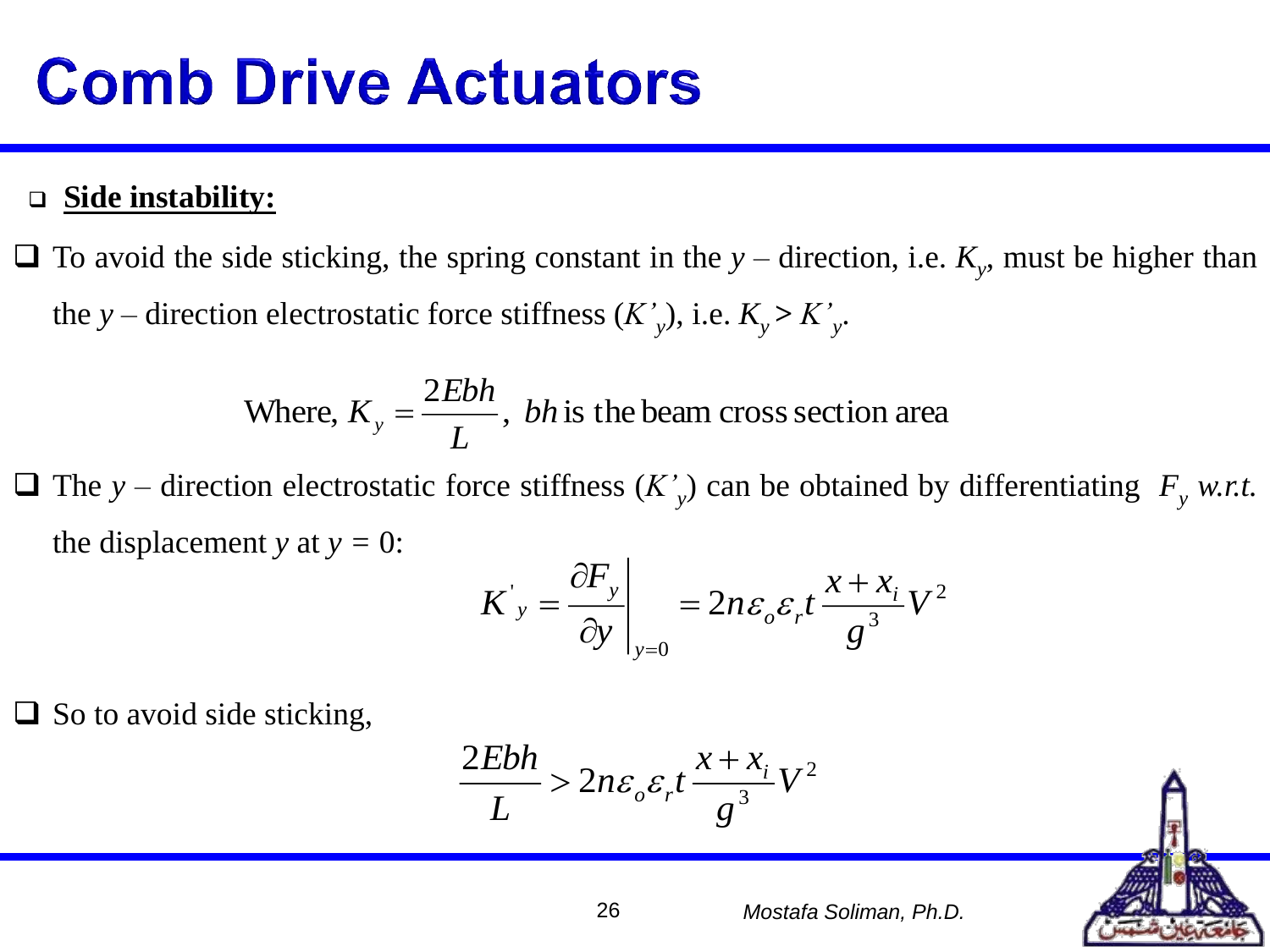### **Balanced Actuation:**

 **If an AC voltage is applied to a comb drive, it will oscillate with double the AC signal frequency since the generated force is proportional to V<sup>2</sup> .**

- **Sometimes it is desired to generate a sinusoidal net actuation force with same frequency of the**  applied ac voltage signal  $\rightarrow \rightarrow \rightarrow$  Balanced Actuation is utilized.
- **Balanced Actuation is used to** 
	- **Generate force with same driving frequency.**

 $\square$  Linearize the force with respect to the applied voltage (*Force*  $\alpha V$ ).

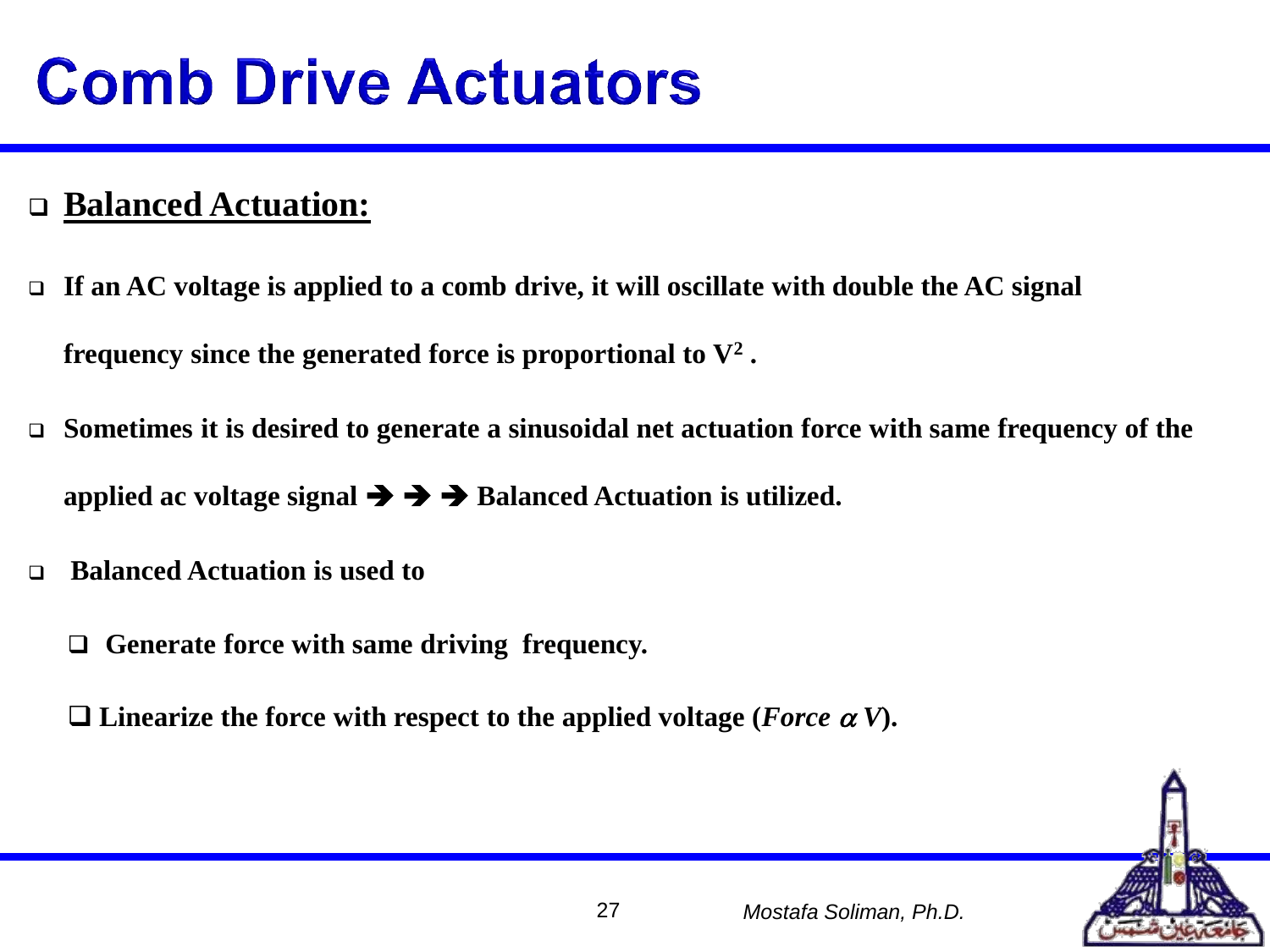### **Balanced Actuation:**

 $\Box$  The method is based on applying to one set of electrodes and to the opposing set.  $V_1 = V_{dc} + v_{ac} \sin \omega t$  $V_2 = V_{dc} - v_{ac} \sin \omega t$ 

#### Assuming the two electrode sets are identical

$$
(C_1 = C_2 = C), \text{ the net electrostatic force is:}
$$
\n
$$
F_{balanced} = \frac{1}{2} \frac{\partial C_1}{\partial x} V_1^2 - \frac{1}{2} \frac{\partial C_2}{\partial x} V_2^2 = \frac{1}{2} \frac{\partial C}{\partial x} \left( V_1^2 - V_2^2 \right)
$$
\n
$$
= \frac{1}{2} \frac{\partial C}{\partial x} \left( (V_{dc} + v_{ac} \sin \omega t)^2 - (V_{dc} - v_{ac} \sin \omega t)^2 \right)
$$
\n
$$
\therefore F_{balanced} = 2 \frac{\partial C}{\partial x} V_{dc} v_{ac} \sin \omega t
$$



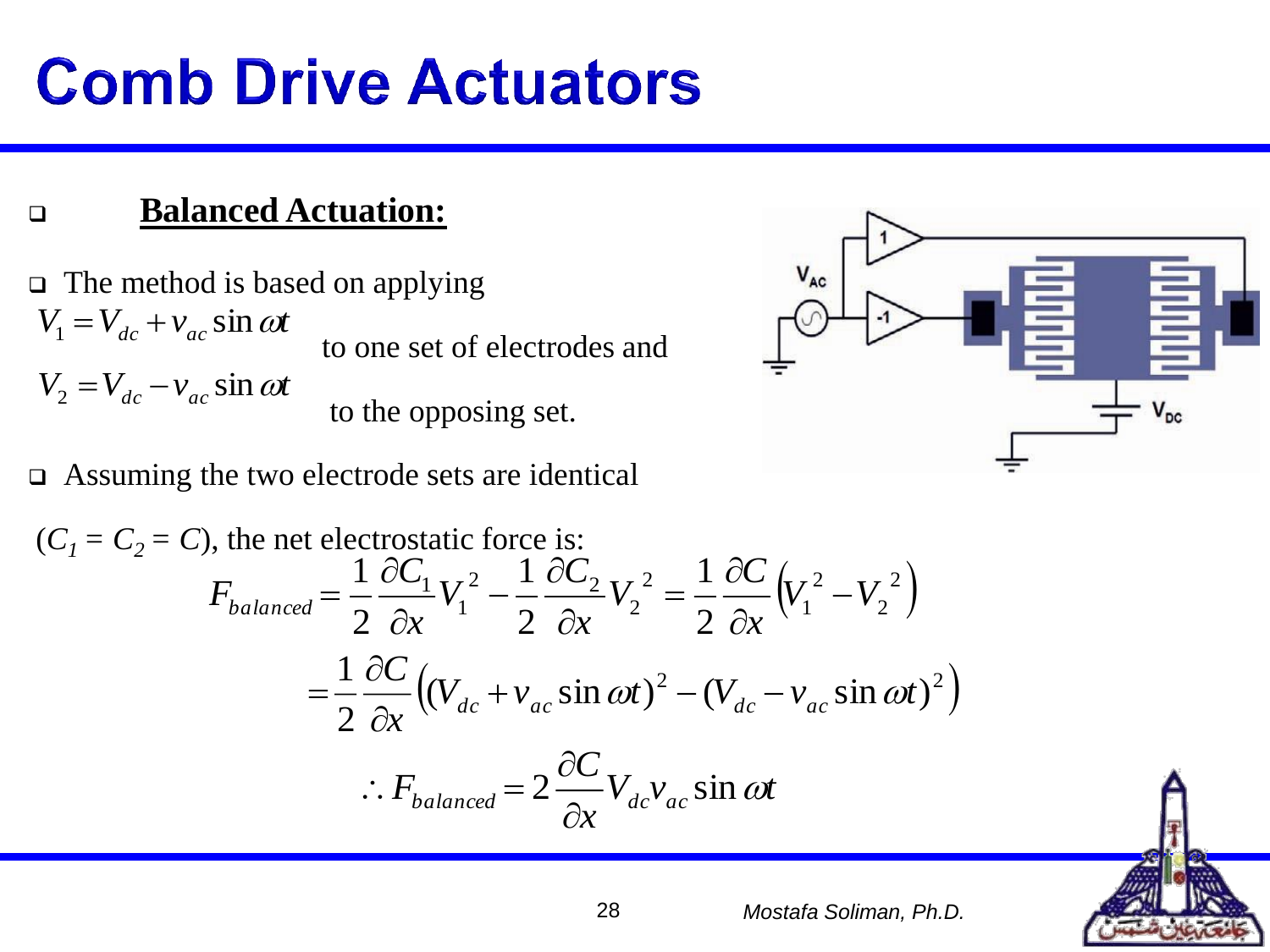# **Capacitive Sensing**

#### **Variable (or Closing) Gap Capacitors:**

- Most widely used method for detection of small displacements.
- $\Box$  The electrode gap, *d*, could be as small as sub-micron, determined by the technology used.
- $\Box$  The capacitance to displacement ratio (C2D) can be found as follows, where "*t*" is the thickness of the electrode inside the paper:
- Capacitance to displacement ratio is a measure of the sensitivity of the capacitance with any change in the gap, *y*.



$$
C(y) = \frac{\varepsilon_o tL}{(d-y)}
$$

$$
\therefore \frac{\partial C(y)}{\partial y} = \frac{\varepsilon_o tL}{(d-y)^2}
$$